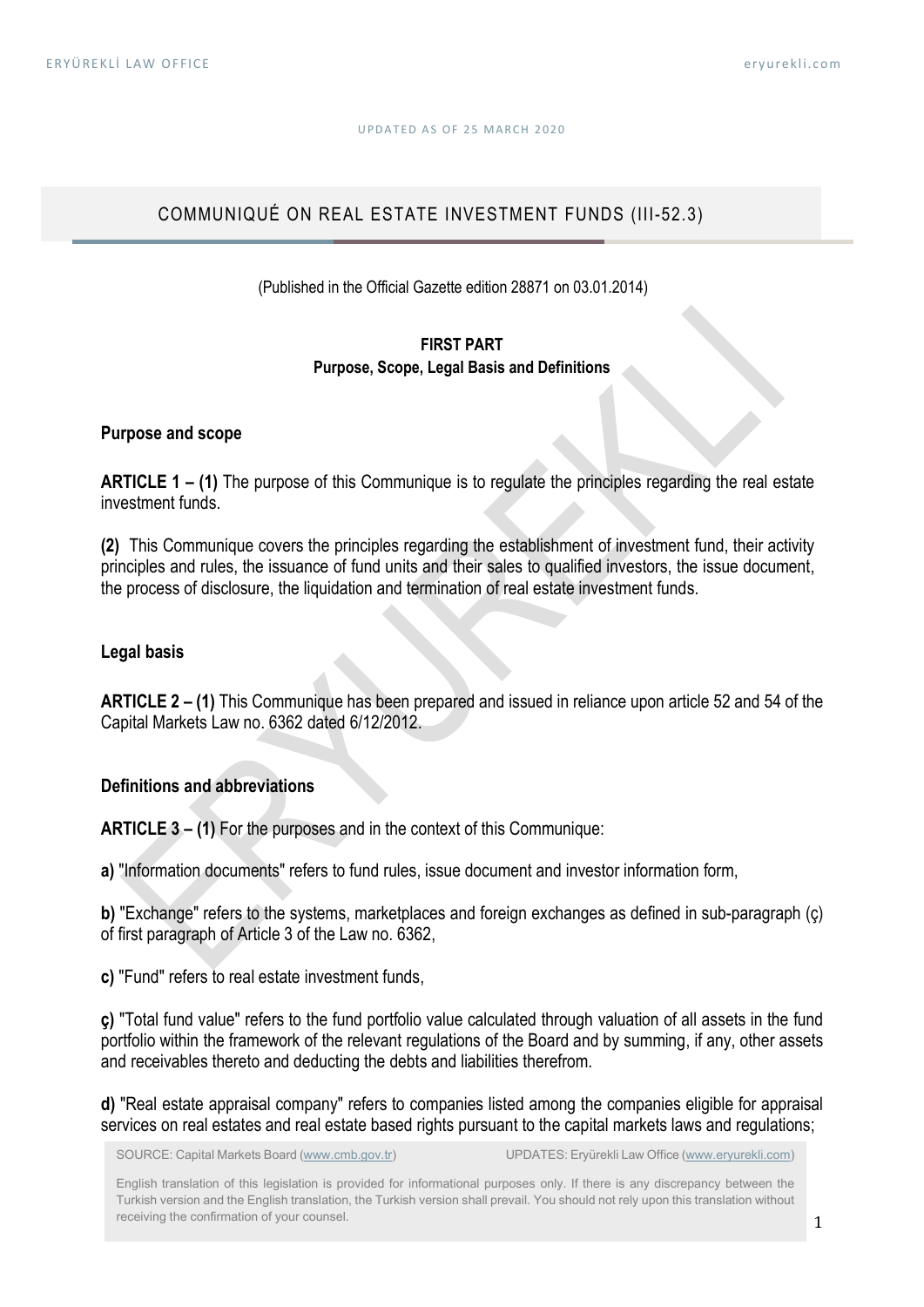e) "Real estate investment" refers to assets and rights listed in Article 4 paragraph 3 sub paragraph a;

f) "Related party" refers to the related party defined in the regulations of the Board within the framework of the Turkish Accounting Standards;

g) "Operating company" refers to a company which operates the hotels, hospitals, shopping centers, business centers, commercial parks, commercial warehouses, housing sites, supermarkets and similar other real properties included in the fund portfolio for commercial purposes within the framework of a contract signed with the Founder;

ğ) "Law" refers to the Capital Markets Law no. 6362 dated 6/12/2012;

h) "PDP" refers to the Public Disclosure Platform;

ı) "Fund unit" refers to a dematerialized capital market instrument which represents the right of ownership of the investor and shows his participation in the fund

i) "Founder" refers to a portfolio management company or a real estate portfolio management company holding an operating license duly received from the Board under the Communique on Portfolio Management Companies and Activities of such Companies published in the Official Gazette edition 28695 on 2/7/2013;

j) "Board" refers to the Capital Markets Board

k) "CRA" refers to Central Registry Agency Co., Inc.;

l) "Qualified investor" Persons defined in the regulations of the Board pertaining to sales of capital market instruments;

m) "Portfolio depository communique" refers to the Communique on Principles of Portfolio Depository Service and Providers of such Service published in the Official Gazette edition 28695 on 2/7/2013;

n) "Portfolio depository institution" refers to an institution providing portfolio depository service within the framework of the portfolio depository communique of the Board;

o) "Portfolio manager" refers to a portfolio management company or a real estate portfolio management company holding an operating license duly received from the Board under the Communique on Portfolio Management Companies and Activities of such Companies (III-55.1);

ö) "Portfolio management communique" refers to the Communique on Portfolio Management Companies and Activities of such Companies (III-55.1);

p) "Clearing bank" refers to Istanbul Custody and Settlement Bank Co., Inc.

r) "TTRG" refers to the Turkish Trade Registry Gazette;

s) "Derivative instruments" refers to futures and options contracts deemed appropriate by the Board to be invested by the fund.

ş) "Standard return" refers to the value which is used to compare returns of funds.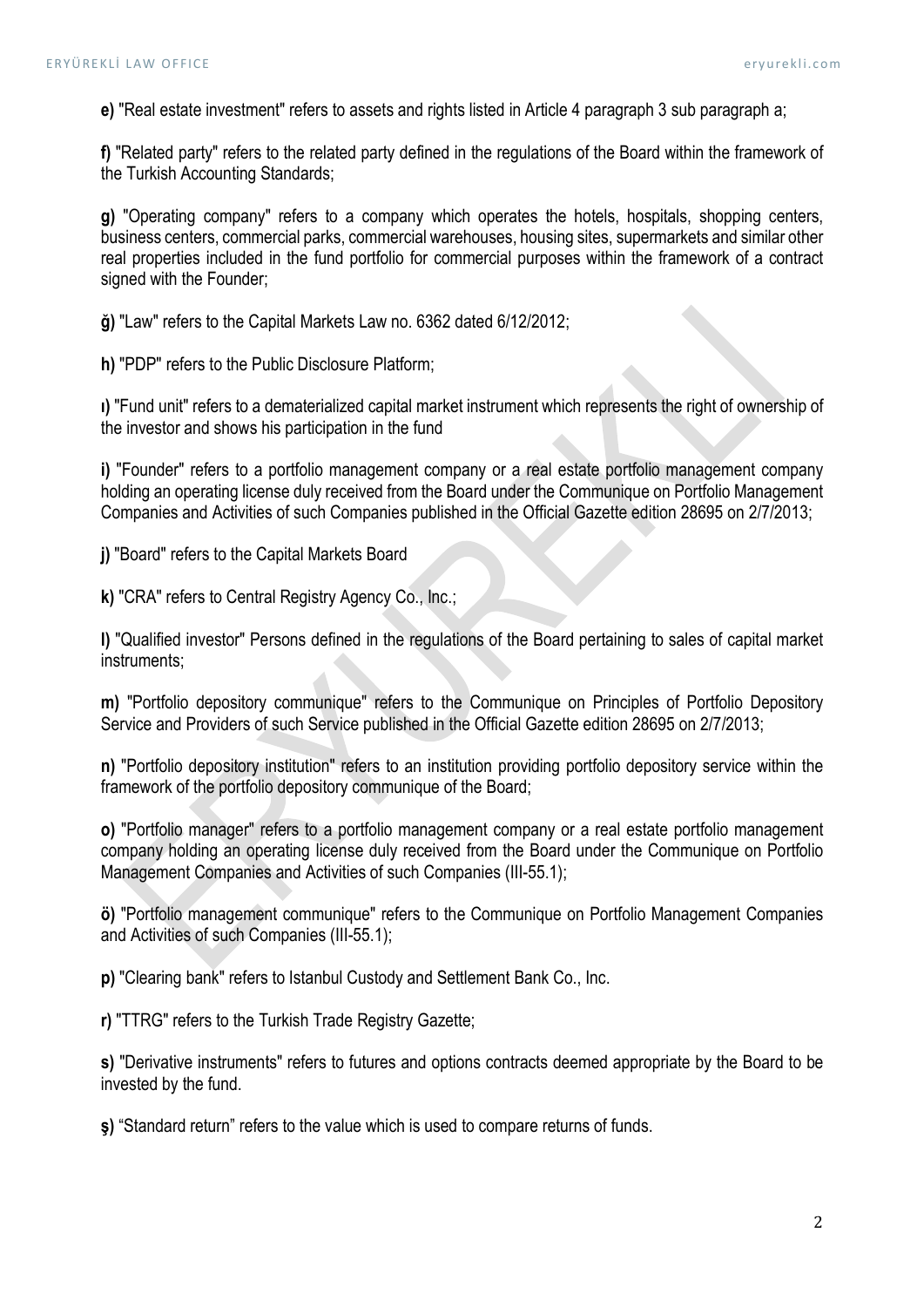## SECOND PART General Provisions

### Real estate investment fund

ARTICLE 4 – (1) The Fund is an asset which does not have a legal entity and permanently or temporarily established within the fund rules by portfolio management companies and real estate portfolio management companies and real estate and venture capital portfolio management companies which holds an operating license duly received from the Board in order to manage the portfolio comprised of assets and transactions specified in the third paragraph, with the money, real estates, separete parts in scope of real estates projects mentioned in the third paragraph of Article 18 or rights based on real estates collected from qualified investors in return for fund units, in accordance with fiduciary ownership principles and pursuant to the provisions of the Law. Provided, however, that the Fund shall be deemed as a legal person limited to the registration in land registry revision, deletion and correction of registration in land registry.

(2) Provided that it is specified in the issue documents, the Fund can be established to invest in a specific property or operate in a specific sector as well as the fund can be founded without any limitation on its purpose.

(3) Funds cannot deal with any business other than the operation of a portfolio composed of the following assets, rights and transactions:

- a) Real estate investments:
- 1) Real estates,
- 2) Rights based on real estates,
- 3) Real estate projects mentioned in the third paragraph of Article 18,
- 4) Capital market instruments issued by real estate investment companies,

5) Shares of joint-stock companies of which at least %75 percent of its total assets included in the financial statements prepared according to the provisions of the legislation they are subject to comprise of domestic real estate investments,

- 6) Real estate certificates,
- 7) Fund units of other real investment funds,
- 8) Receivables from sales for account of real estates in the portfolio,
- 9) Receivables of Value Added Tax from real estate investments,
- b) Other investments:

1) Private and public debt instruments, and shares of joint-stock companies established in Turkey, including those covered by the privatization process,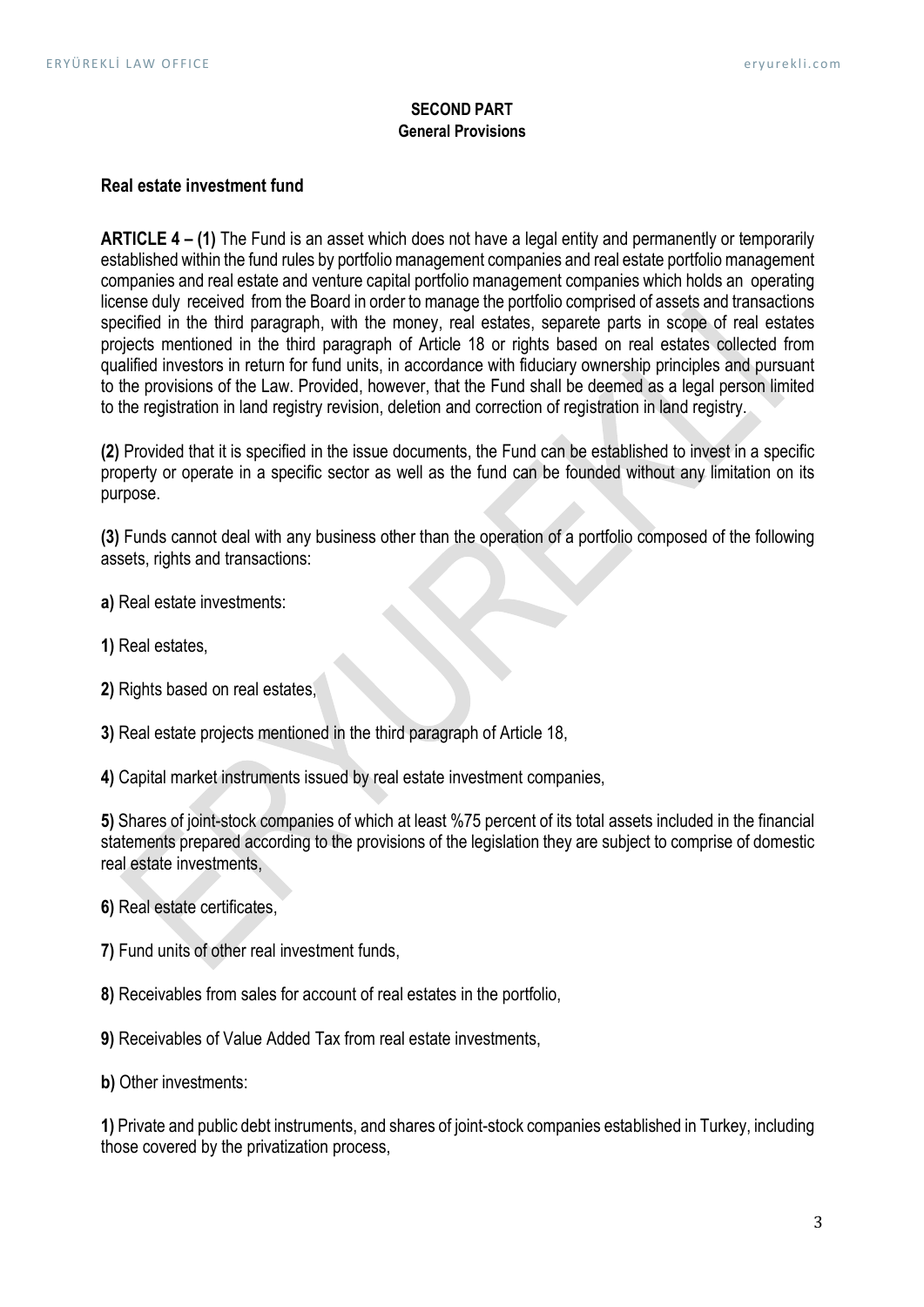2) Foreign private and public sectors debt instruments and joint-stock company shares tradable within the framework of the Governmental Decree no. 32 on Protection of the Value of Turkish Currency put into force by a Decree of the Council of Ministers no. 89/14391 dated 7/8/1989,

3) Time deposits and participation accounts,

- 4) Investment fund units,
- 5) Repo and reverse Repo transactions and preliminary contracts,
- 6) Lease certificates,
- 7) Varantlar ve sertifikalar,

8) Istanbul Custody and Settlement Bank Co., Inc. money market transactions and domestic organised money market transactions,

9) Cash collaterals and premiums of derivative instruments,

10) Specially designed foreign investment instruments notes deemed appropriate by the Board,

11) Other investment instruments deemed appropriate by the Board.

(4) If the Fund's activities and investments are specified in the fund rules and issuance documents in accordance with the principles of participation finance, the term "participation" may be used in the title of the fund.

## Properties of fund

ARTICLE 5 – (1) The fund assets are segregated from the assets of it's the founder, portfolio depository and portfolio manager.

(2) The fund assets shall not be designated as collateral or pledged, for purposes other than borrowing loans, conducting hedging purposed derivative instrument transactions or similar transactions on behalf of the fund under Article 23 hereof, provided that such transactions are conducted on account of the fund, the fund rules and the issue document include provisions to this effect. The fund asset shall not be disposed of for any other purpose whatsoever, even if the management or supervision of the founder or the portfolio depository is transferred to public authorities, may not be attached, make subject to interim injunction, or included in a bankrupt's estate even for collecting public receivables.

(3) The debts and obligations of founder and/or portfolio manager to third persons and the receivables and claims of fund from the same third persons may not be set off against each other.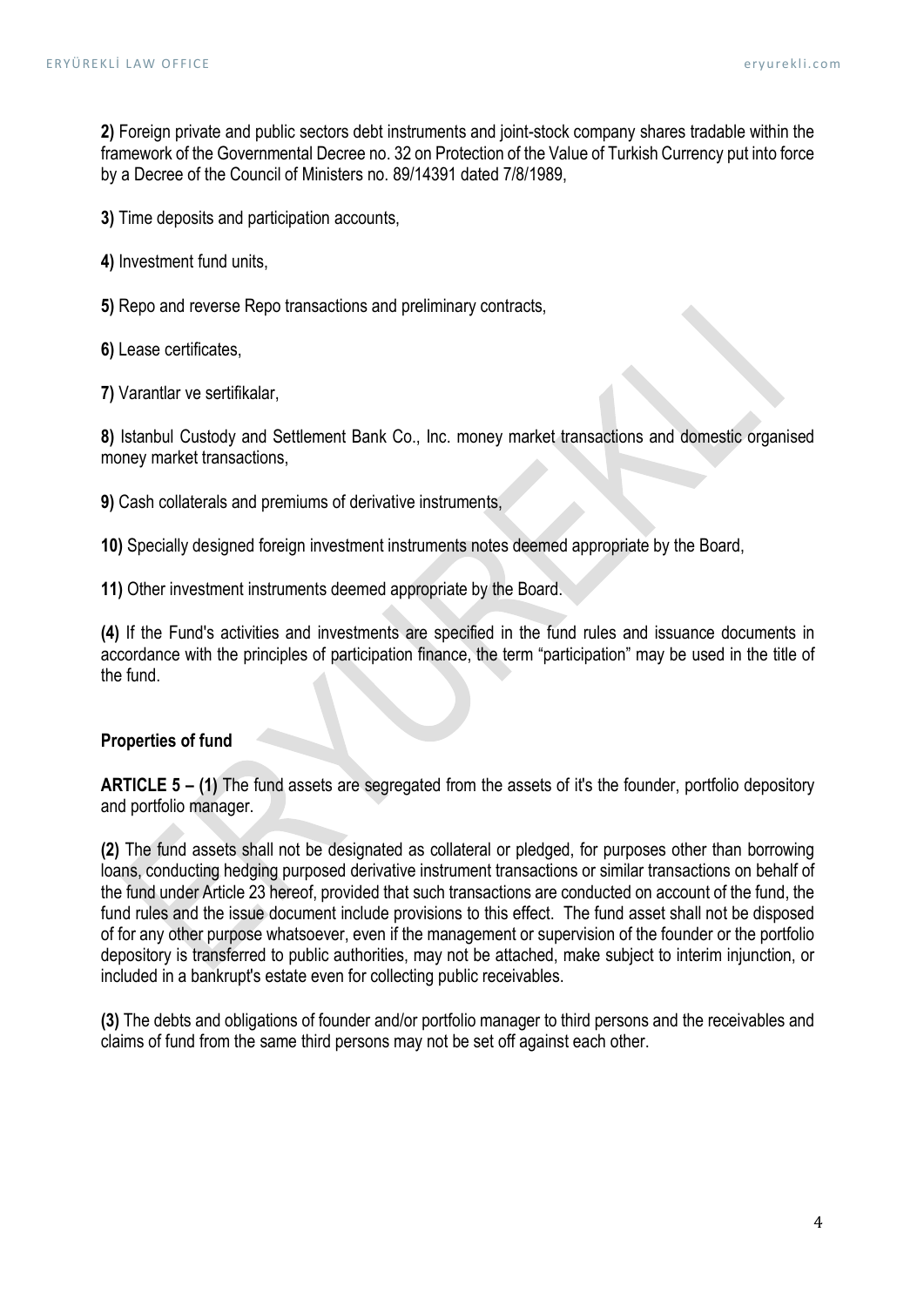## Fund notification documents

ARTICLE 6 – (1) Fund notification documents consist of fund rules, issue document and if any, investor information document.

(2) The Fund rules is an agreement which is signed between the unit holders on the one side and the founder, the portfolio depository and the portfolio manager on the other side about the management of the fund portfolio and functioning of the fund in accordance with fiduciary ownership principles, and the depository of the portfolio under Article 56 of the Law and management of the fund portfolio in accordance with the provisions of proxy agreement, and is by nature an "adhesion" contract. The standard of the fund rules is determined by the Board. The minimum contents of fund rules are provided under Annex- I.

(3) Fund issue document is a document containing information about the nature and the sale conditions of the Fund. Minimum contents of certificate of issue are given in Annex-2.

(4) Investor information form is a brief form showing the structure, investment strategy and risks of the Fund. The founder is responsible for the consistency of this form with the fund rules and issue document, for the accuracy of its contents, keep thereof up to date, and for the losses arising from inaccurate, misleading or incomplete information included in this form. Standards of investor information form are decided and determined by the Board. Minimum contents of investor notification form are given in Annex-3. Preparation of an investor notification form is discretionary.

## Founder's authorities and responsibilities

ARTICLE 7 – (1) The founder is responsible for the representation, management, supervision of the management of the fund so as to protect the rights of the investment fund unit, and for carrying out the fund activities incompliance with the fund rules and issue document. The founder is authorized to take actions on, and dispose of, and use the rights related to, assets of the fund in its own name and in the account of the fund in accordance with the applicable legislation, the fund rules and issue document.

(2) The founder may delegate portfolio management to another portfolio management company, real estate portfolio management company or real estate and venture capital portfolio management company by a contract to be signed under fourth paragraph of Article 8 of the Communique on Portfolio Management. During conduct of activities of the Fund the delegation of the portfolio management or outsourcing any kind of such services in this respect shall not eliminate the responsibility of the founder.

(3) If the Law, the related legislation, the fund rules and in the issue, document remain silent, the provisions of Article 502 to 514 of the Turkish Code of Obligations dated 11/1/2011 and numbered 6098 shall be applied by analogy to the relations between the founder and the holders of fund units.

## The management of the fund portfolio

ARTICLE 8 – (1) Founder, and if any, portfolio managers, shall manage the fund portfolio in accordance with management principles specified in the Law, this Communique, fund rules and issue document within the framework of regulations in Communique on Portfolio Management so as to observe the benefits and interests of investor. For portfolio management, contractual relations may be established with multiple portfolio managers. In this case, the rights and obligations of the third-party portfolio managers arising from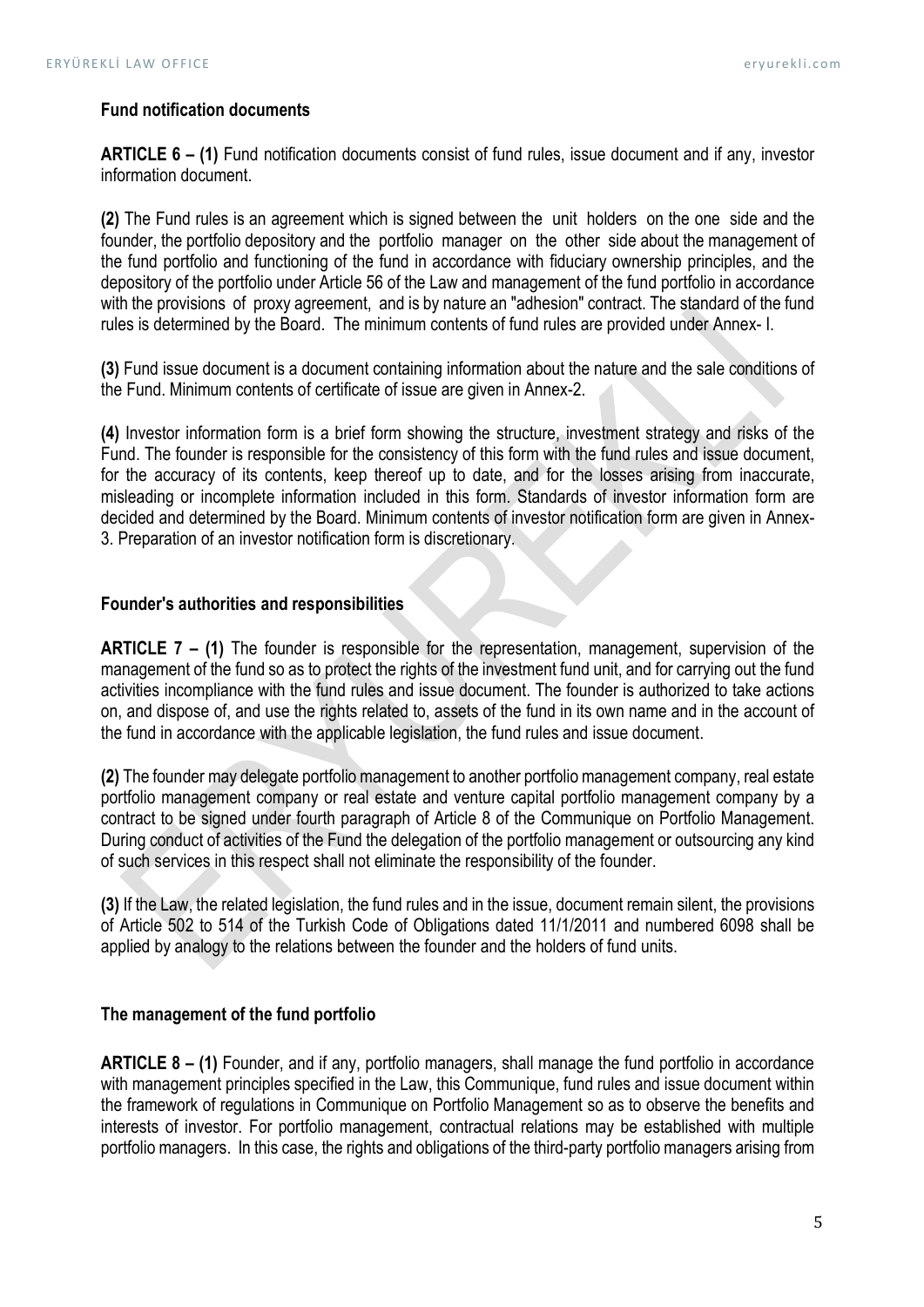delegation of portfolio management shall be specified in the portfolio management agreement.

(2) Principles set down in Article 33 of the Communique of Portfolio Management shall be followed in portfolio management, provided, however, that the provisions of subparagraph

(b) of the first paragraph of Article 33 of the Communique of Portfolio Management shall not be applicable to transactions referred to Article 28 hereof.

(3) If the portfolio manager receives a commission, discount or similar other benefits with respect to any trading transaction of the portfolio, investors shall be informed by the founder about this situation via the most convenient communication instrument within 10 business days as of the date on which founder becomes aware of the situation.

## Safekeeping of the Fund Assets

ARTICLE 9 – (1) The assets in the Fund portfolio shall be entrusted to a depositary within the framework of the regulations of the Communique on Portfolio Depositary. Information, documents and records proving the existence of assets and the ownership of the Fund on such assets which are not eligible for safekeeping, either physically or on book-entry basis, are also kept by the portfolio depository. Samples of information and documents regarding the real property investments shall be delivered to the depository within 10 business days following the date of investment, within the framework of principles set down in the custody agreement.

(2) Real estates and real estate based rights included in the Fund portfolio shall be registered in the land register on behalf of the Fund. The transactions shall be executed in the land registry on behalf of the Fund, co-signed by at least two officials of each of the founder and the portfolio depository. In the implementation of this provision, the authorized persons stands for the chairman or members of the board of directors of the founder or the portfolio depository or persons holding at least second degree of signature authorization given by the board of directors.

## Representation of fund

ARTICLE 10 – (1) In execution of all of its activities, the Fund shall be represented by the board of directors of the founder. Board of directors may delegate this power to one or more member or the personnel of the Founder having the first degree signature authority. However, the transactions related to the establishment, issuance of fund units, liquidation, increase of management fee and other transactions which may affect the investment decisions of the fund unit holders must be based upon a decision of the board of directors.

# Organization structure of Founder

ARTICLE 11 – (1) At least one of the members of board of directors of founders, other than real estate portfolio management company, shall have a minimum five years of experience on real estate investments, other than real estate trading, and in addition the founder shall establish investment committee of at least three personnel, of an appraiser holding a real estate appraisal license pursuant to the regulations of the Board pertaining to licensing and general manager and of a member of the board of directors as referred to in this paragraph. If the Fund portfolio is managed by a third-party portfolio manager, such organization structure shall be established within the portfolio manager. The principles set forth in Article 9 of the Communique on Portfolio Management pertaining to real estate portfolio management companies are,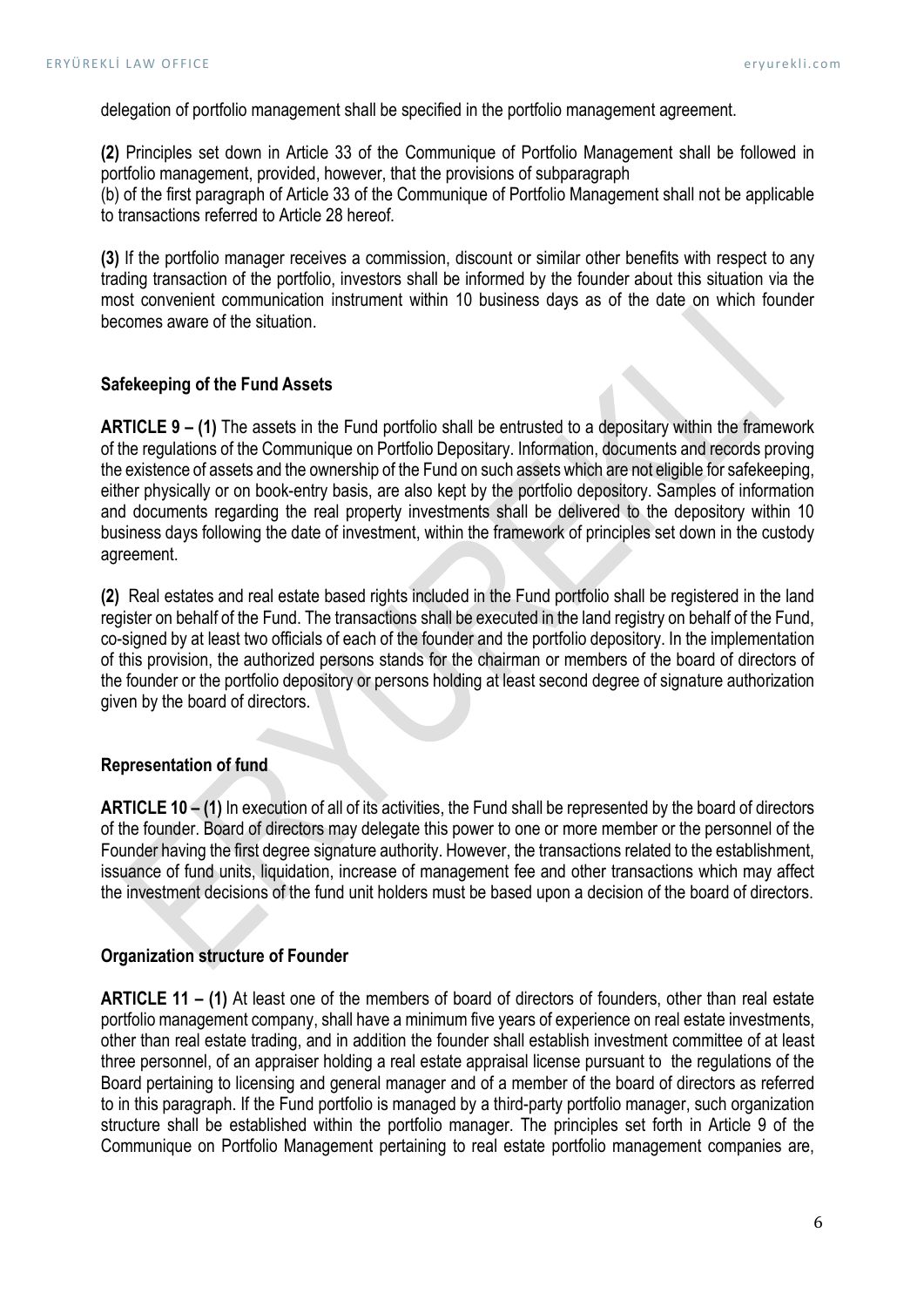however, reserved.

(2) Risk management system of real estate investment fund founder and if any, portfolio manager shall be established to cover not only the provisions set forth in the Communique on Portfolio Management, but also at least the financing risk of the real estate investment and liquidity risk and other probable risks related with the real estate investments.

#### THIRD PART

# Principles on Establishment of Fund and Issue, Distribution and Marketing of Fund Units

# Establishment of the fund

ARTICLE 12 – (1) For the establishment of the Fund, the founder shall apply to the Board with a draft of fund rules and a standard form as described by the Board together with other information and documents requested by the Board. In order to obtain Board authorization for establishment founder shall sign a custody agreement with portfolio depository, and the fund rules shall be approved by the Board. Funds cannot be established as an umbrella fund.

(2) In the course of application for establishment, the information given in the fund rules shall be consistent, comprehensive and complete in line with the fund rules standards determined by the Board.

(3) The applications regarding the establishment of fund shall be concluded by the Board within two months starting from the full submission of the necessary documents to the Board.

(4) Fund rules approved by the Board, shall be registered in the trade registry of the place where the headquarters of the founder is located and shall be announced in the TTRG within six business days as of the date of receipt of the Board's decision by the founder.

(5) If an application is not approved as a result of an inspection conducted under this Article, this situation shall be notified to the applicant together with the reasons thereof.

(6) Standard form required for a fund establishment application, and information and documents to be attached to the form shall be determined and announced by the Board.

(7) Advances may be allocated to the fund by the founder, provided that it is specified in the fund rules.

# Issuance of fund units

ARTICLE 13 – (1) Fund units may be sold only to qualified investors.

(2) For issuance of fund units, the founder shall apply to the Board with an issue document and a standard form issued in accordance with the standards determined by the Board, together with other information and documents requested by the Board. The application for issuance of fund units shall have been submitted within no later than six months as of the date of the registration of the fund rules, provided that the offices, technical equipment and accounting system required for the fund transactions have been established, and a sufficient number of personnel have been appointed. If an application is not submitted to the Board within this period of time, the fund rules shall be removed by the founder from the trade registry. The documents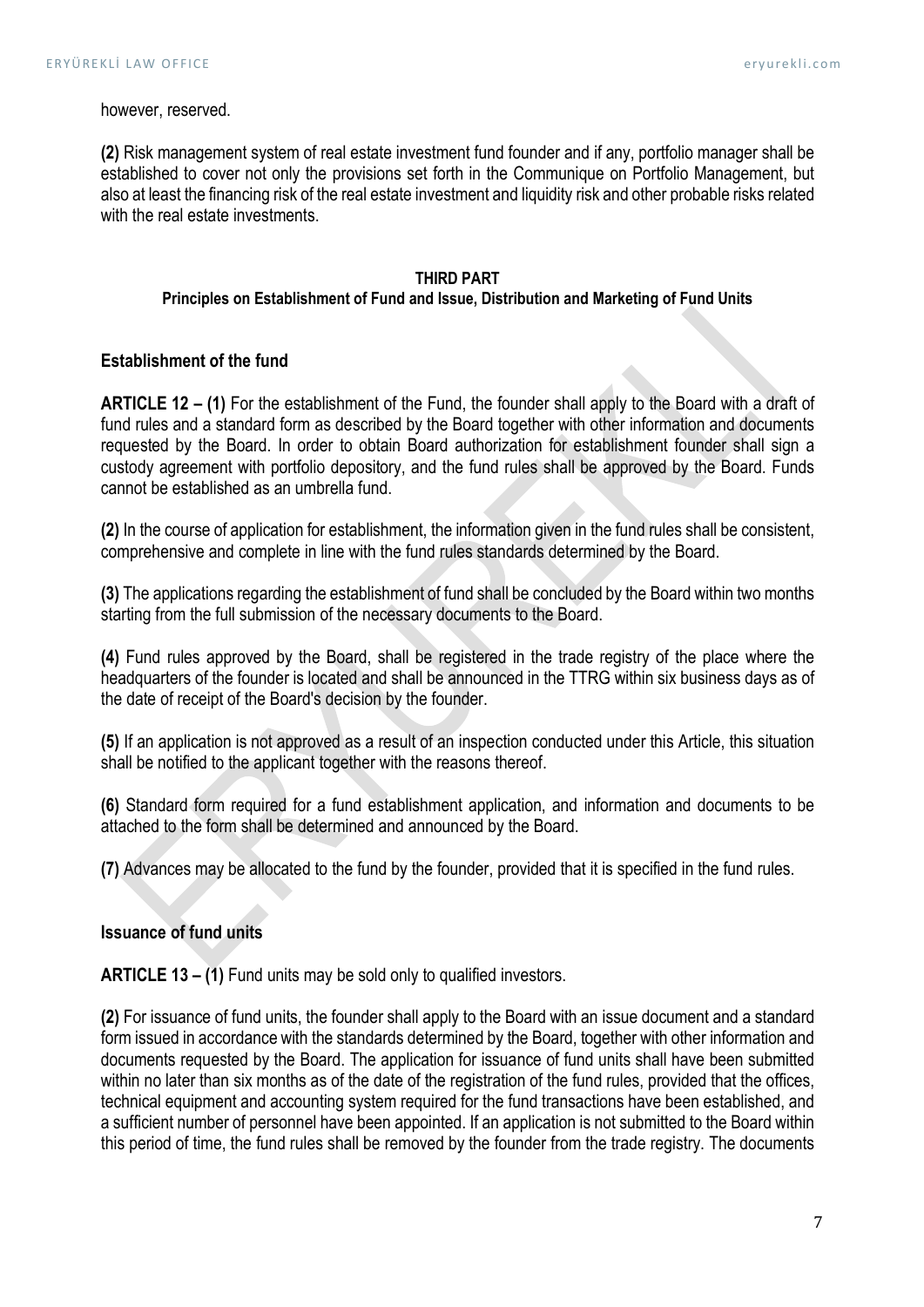related with such deletion shall be sent to the Board within six business days. For reasonable causes deemed appropriate by the Board, the period of six months mentioned in this paragraph may be extended by six months for only once.

(3) For issuance of fund units, the fund issue document shall have been approved by the Board. A separate prospectus is not required to be issued for the issuance of fund units.

(4) The following principles are applied at the stage of approval of issue document:

a) Issue document shall be examined within 20 business days within the framework of the information and documents submitted to the Board; when it is determined that the information given in the issue document is consistent, comprehensible and complete, according to the standards determined by the Board, the issue document shall be approved, and the approval shall be notified to the relevant persons.

b) If the submitted information and documents are incomplete, or additional information and documents are required, the applicant shall be informed within 10 business days following the date of application. Incomplete information and documents are required to be completed within a period to be determined by the Board. In this case, such period stated in the subparagraph (a) shall start as of the submission date of the related information and documents to the Board. If issue document is not approved as a result of an examination made under subparagraph (a), this situation shall be notified to the applicant together with the reasons thereof.

(5) The approval of issue document neither construe a warranty given by the Board for the accuracy of the information given in this document, nor can it be deemed or accepted as a recommendation regarding the relevant fund units.

(6) Issue document approved by the Board shall not be registered in the trade registry.

(7) Following the approval of the issue document by the Board, fund units are offered to investors through distribution channels declared in the issue document as of the starting date of sales stated in the issue document and under the principles set down in the fund rules, issue document and if any, investor information form. The start date of sale shall not exceed six months after receipt of the approved issuance document in each case by the Founder. Within this period, it is obligatory to apply to the Board within six business days for the liquidation of the funds whose sales are not started. In the event that there is any amendment in the information documents approved by the Board until the start date of the sale, the Founder shall immediately apply to the Board to request the approval of the amendments in the information documents.

(8) The cash collected from investors in exchange for fund units shall be invested under the principles set forth in the issue document.

(9) Excluding the first fund application of the founder, the applications for establishment of funds and issuance of fund units, shall be submitted together. The applications for establishment of and issuance of fund units of these funds shall be evaluated and finalized jointly. However, applications of a founder for establishment of and issuance of fund units of its first fund shall be evaluated and responded separately.

(10) Different share groups under the same fund may be formed in order to differentiate the rights and/or obligations granted to the owners of fund units, provided that it was envisaged in the information documents.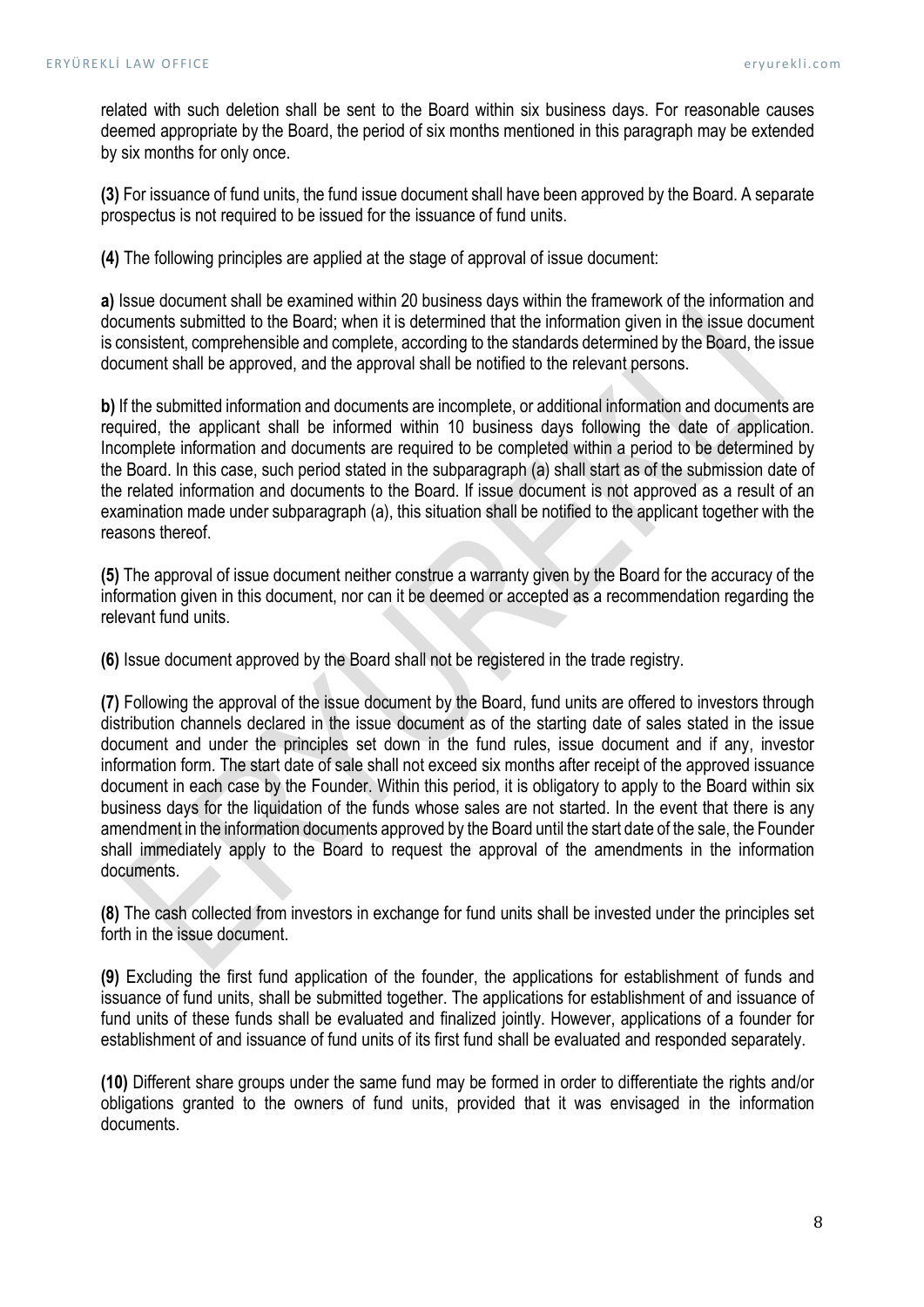(11) In the event that an investor agreement is signed with the fund investors, no provisions contrary to the fund fund rules and issuance documents may be included in this contract.

(12) In order for the fund units to be sold in return for the real estates, separate parts under the real estate projects mentioned in the third paragraph of Article 18 and for the rights based on the real estates, it is obligatory to have such provision in the fund rule and issuance document.

#### Amendments in information documents

#### ARTICLE 14 – (1) Amendments in fund rules:

a) Shall be approved by examining pursuant to second paragraph of Article 12. If an application is not approved as a result of an examination made under this subparagraph, such situation shall be notified to the applicant together with the reasons thereof.

b) Shall be registered and announced in accordance with the fourth paragraph of Article 12.

c) Those of which may affect the investment decision of investors and shall be known beforehand, the amendments shall be notified to the unit holders by the most convenient communication instrument at least 30 days prior to the effective date of amendments. If any investor wishes to redeem fund units within the period set forth in this subparagraph, the effective date of those amendments shall be postponed to the first redemption date.

ç) Those of which require amendments in issue document, the provisions of the second paragraph shall also be applicable in these amendments

(2) Amendments in issue document:

a) Those of which may affect the investment decision of investors and shall be known beforehand, the amendments shall be approved by the examination of the Board pursuant to fourth paragraph of Article 13; and the unit holders shall be notified by the most convenient communication instrument at least 30 days prior to the effective date of amendments If any investor wishes to redeem his fund units within the period set forth in this subparagraph, the effective date of those amendments shall be postponed to the first redemption date of the fund units.

b) Those of which are uncovered by subparagraph (a) hereinabove, the amendments shall be made by the founder without the approval of the Board and shall be notified to the unit holders by the most convenient communication instrument. Furthermore, the amendments shall also be notified to the Board collectively within six business days following the end of every calendar year.

(3) Amendments to be made in the investor information document, if any, do not require the approval of the Board. However, the amendments shall be notified to the Board six business days in advance, be in compliance with fund rules and issue document, and be notified to the unit holders by the most convenient communication instrument.

(4) If an amendment in investor information document requires an amendment in issue document, the provisions of the second paragraph shall be applied as well, and if it requires an amendment in fund rules, the provisions of the first paragraph shall be applied as well.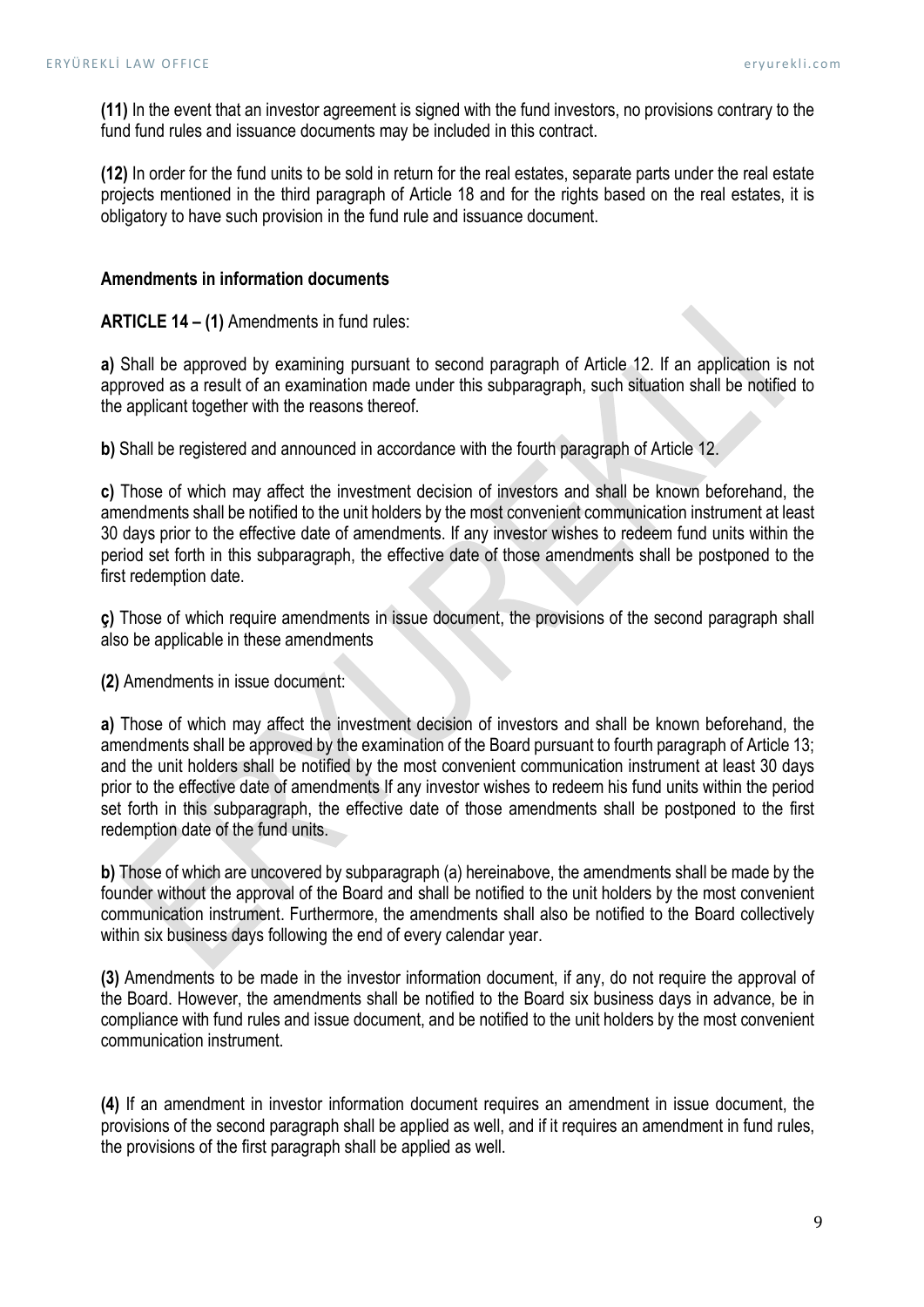(5) Statements in information documents cannot contain an explicit or implicit phrase leading to an interpretation of the Board's approval as neither a guarantee of the Board nor the guarantee of the public

(6) The 30-day waiting period for the amendments to be notified to the fund unit holders through the most appropriate communication to be effective shall not be applied in the event that the amendments in the scope of sub-paragraph (c) of the first paragraph and sub-paragraph (a) of the second paragraph shall be approved in advance by all the fund unit holders and the documents proving this approval are delivered to the Board,

## Value of fund units

ARTICLE 15 – (1) Fund units do not have a nominal value. Fund unit value is calculated by dividing the value of fund net assets by the number of fund units.

(2) In principle, fund unit value shall be calculated and notified to qualified investors at least once a year. Fund issue document contains the principles and procedures of notification of the value of fund units to investors. Principles different from those mentioned in this Communique may be determined by the Board with respect to the calculation frequency and announcement of price of fund units.

(3) In the cases mentioned in the second subparagraph of Article 31, when deemed appropriate by the Board, the fund unit value may not be calculated, and issue and redemption of fund units may be suspended.

### Sales, redemption, and transfer of fund units among investors

ARTICLE 16 – (1) The fund units shall be sold through complete payment of fund unit value in cash or in kind through registration of real estates and rights based on real estates in the land registry in the name of the fund or registration of separate parts in the scope of the real estate projects mentioned in the third paragraph of the Article 18 in the land registry in the name of the fund or through transfer of the sale contracts of the relevant separate parts to the fund, the redemption of fund units shall be realized through converting the investors' fund units into cash or transferring real estates and real estate based rights corresponding to their fund units under the principles stated in the issue document. Provisions of paragraph fourteen are reserved.

(2) Providing that its conditions are stated in fund rules and issue document, an entry and exit commission may be charged in sales and redemption of fund units. The commissions shall be recorded as revenue to the fund.

(3) Principles pertaining to sales and redemption of fund units shall be determined in accordance with the portfolio structure of the fund, and these detailed principles shall be included in the information documents. For the funds established for a predetermined period it is also possible to redeem the fund units only at the end of the term of fund, providing that it is specified in the fund rules and issue document.

(4) Fund units may be marketed and distributed by not only the founder, but also the portfolio management companies and investment firms duly authorized thereon under an agreement signed with the founder, providing that the transactions thereof are carried out by personnel holding adequate information about risks contained by these funds.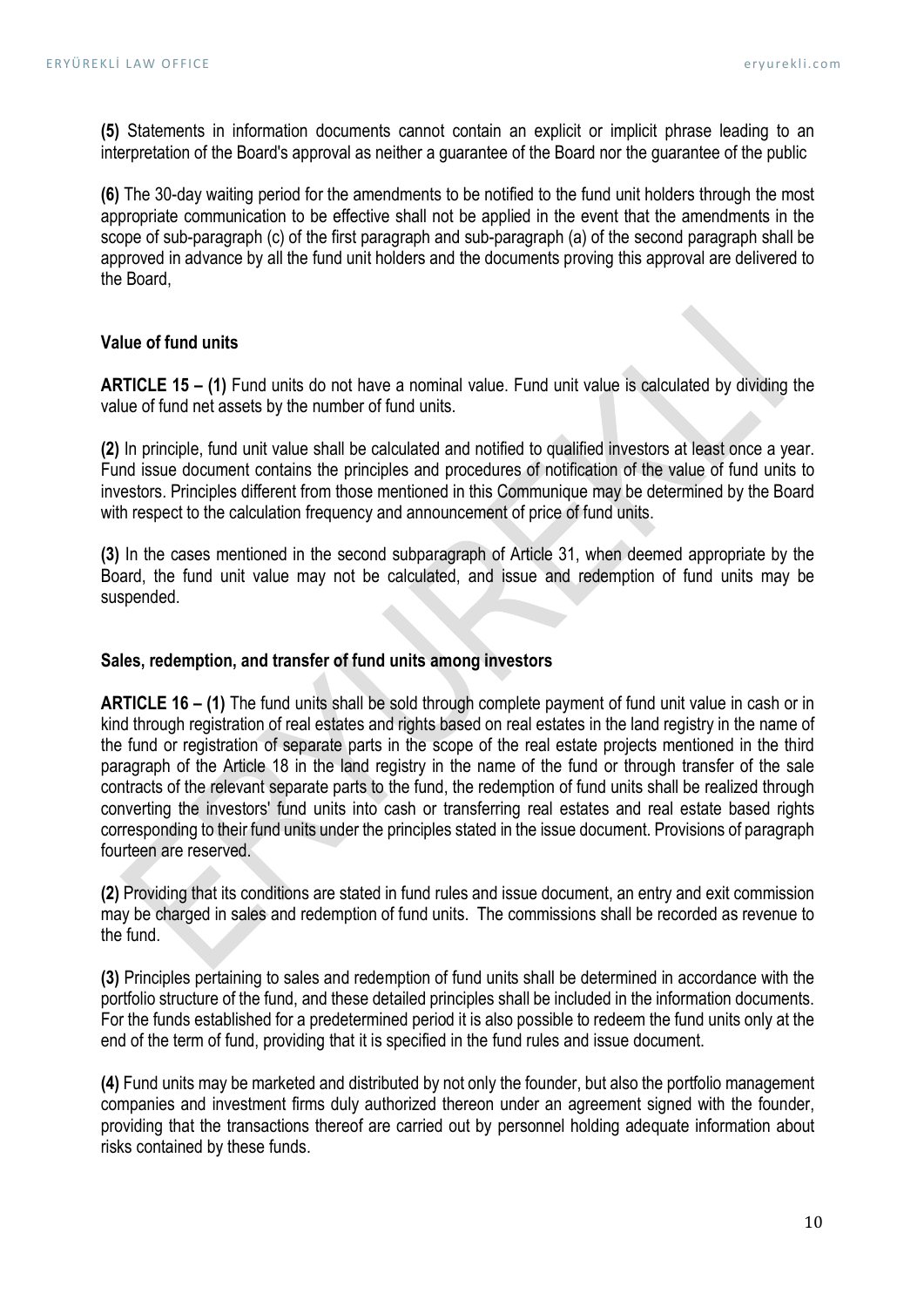(5) The company assigned for marketing and distribution of fund units shall obtain the documents and information proving that the investors whom the sales were made are qualified investors as per the definition in the Communiqué and to keep those information and documents throughout the term of fund and at least for five years. The company engaged in marketing and distribution of fund units shall be liable from the damages and losses of investors that may be caused by breach of the aforementioned requirements.

(6) In practice, the fund units shall be traded by the founder on behalf of the fund. The founder may include the fund units into its portfolio. The founder is liable to assure the required liquidity for the redemption of the fund units. However, it may postpone the redemption of the fund units if it is determined by the founder that the necessary liquidity cannot be provided and that the sale of the assets in the portfolio will be at the expense of the investor. In such case, the Board shall be immediately informed. Postponement time cannot exceed one year.

# (7) (REPEALED)

(8) It is compulsory that the fund units shall be monitored at the CRA in the name of members and right holders under Article 13 of the Law.

(9) Fund units may be transferred among qualified investors. For the validation of the transfer of fund units among qualified investors, it is compulsory that the information and documents proving that the persons and/or entities taking over the fund units are qualified investors to be delivered to the institution carrying out the transfer transactions. The institution carrying out the transfer transactions shall obtain those information and documents and keep them at least for five years and throughout the term of the fund. The transfer of fund units among qualified investors shall be completed by the exchange of fund units among the relevant investors. It is the responsibility of the institution carrying out the transfer transactions to provide CRA with information about the transfer of fund units.

(10) The transfer of fund units between qualified investors may be attributed to the approval of the founder or the manager, or may be limited in its entirety, if this matter is regulated in the fund information documents.

(11) Fund unit trade may be realized through Turkish Lira, as well as foreign currencies of which trading rates are declared in daily basis by the Central Bank of the Republic of Turkey, to be sold by way of constituting share groups exclusively to foreigners resident in Turkey, persons resident abroad and persons in the scope of the sub-paragraph (e) of second paragraph of the Article 20 of the Regulation on Implementation of Turkish Citizenship Law enacted by Council of Ministers Decision dated 11/2/2010 and numbered 2010/139. In this case, the fund unit price is announced in TL and foreign currency according to the share group to which it is affiliated.

(12) In case that the issuance of the fund units or the return of the fund units to the fund shall be realized in kind, the approval of all the fund unit holders of the fund must be obtained and such matter must be confirmed by the portfolio custodian, and relevant documents must be kept throughout the term of the fund and for the following 5 years.

(13) In case that the issuance of the fund units or the return of the fund units to the fund shall be realized in kind, the fund shall have the real estate appraisal firm which is determined as the institution from which appraisal service will be provided in accordance to second paragraph of Article 29, prepare a report regarding valuation of real estates, separate parts in the scope of real estate projects mentioned in the third paragraph of Article 18 and real estate based rights that will be transferred between the fund and investors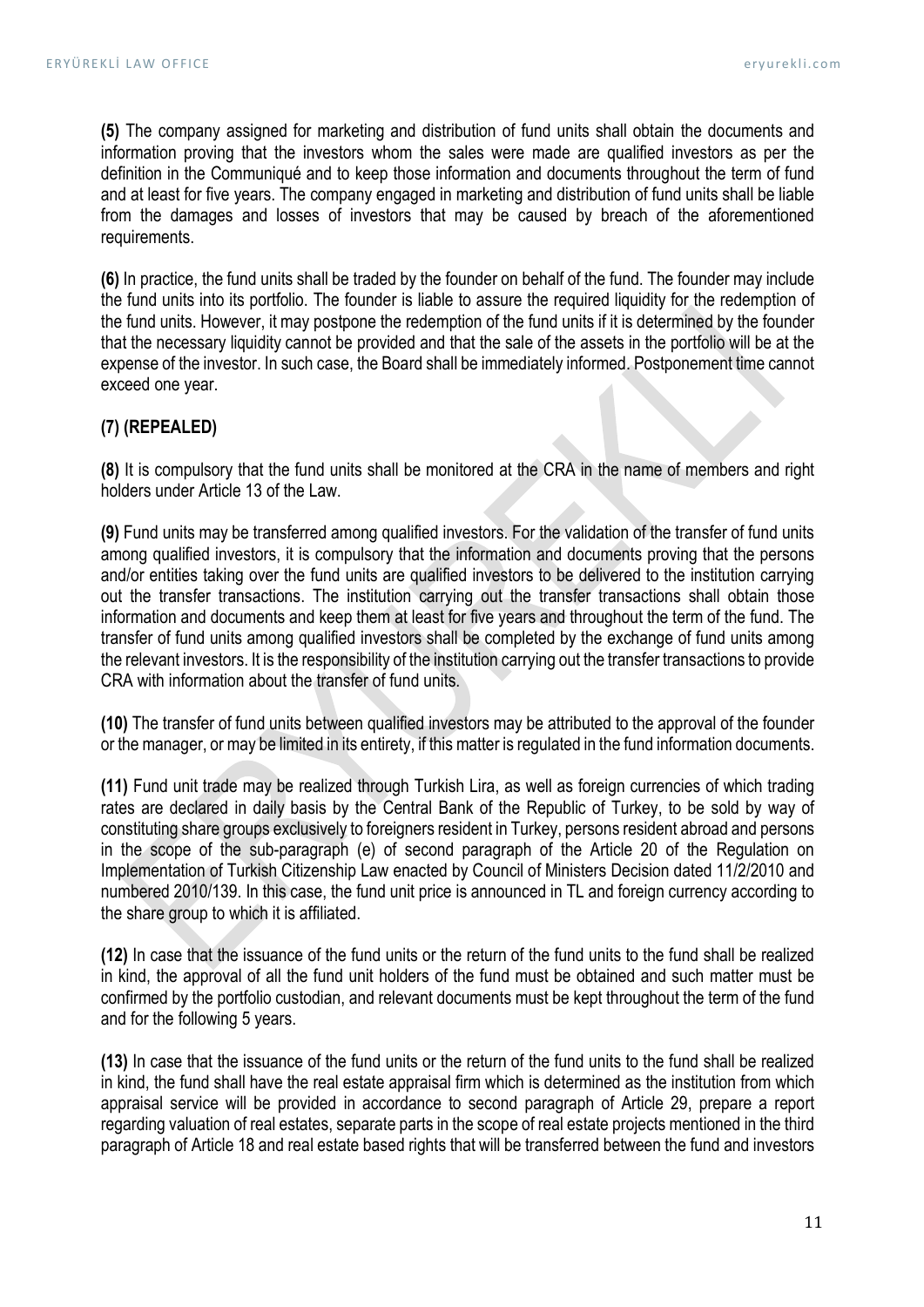in return for fund units in accordance with the principles stipulated in the fifth part of this Communiqué. The expenses related to the valuation report to be prepared for the assets to be transferred from the investors to the fund shall not be covered from the fund portfolio. In the sale of fund unit, the value to be taken as the basis for calculating the number of fund units to be issued shall not be more than the value reached in the valuation report prepared and in the redemption of fund unit, the value to be taken as the basis for calculating the number of fund units to be taken back shall not be less than the value obtained in the valuation report prepared. Real estates with pledge or any limitations that may affect the value of the real estate and/or restrict the transfer of such assets and rights based on the real estate cannot be transferred to the fund in exchange for the sale of shares.

(14) The sale and purchase transactions of fund units can be conducted with a different price than the fund unit value, provided that the principles of calculation and application were specified in the information documents. This price which provided the basis for the sale and purchase of fund units, shall be notified to the owners of fund units before each transaction.

#### FOURTH PART Principles Regarding Fund Activities

#### Minimum portfolio size

ARTICLE 17 – (1) Within one year as of the starting date of sales of fund units to qualified investors, fund portfolio value shall reach a minimum size of 10.000.000-TL, and the cash collected from fund holders shall be invested within the portfolio restrictions set forth in this Communique. The Board may re-determine this amount every year. Thereupon, the re-determined amount shall be published in the Board's Bulletin.

(2) If the fund portfolio value does not reach the minimum amount determined by the Board by the end of the period specified in the first paragraph hereof, the fund's investment activities shall be terminated, and it is compulsory to apply to the Board with the request to allow the liquidation of the fund and following the approval to be granted by the Board the fund rules shall be removed from the trade registry within no later than six months.

#### Principles regarding investments

ARTICLE 18 – (1) Fund founder and portfolio manager may engage in the following transactions on behalf of the fund, within restrictions set forth in this Communiqué:

a) To make profit from sale and purchase or receive a rental income, they may purchase, sell, lease, rent out, and agree to purchase or sell, lands, registered lands, houses, offices, shopping centers, hotels, logistics centers, warehouses, parking lots, hospitals and all other kinds of similar real estates.

b) With respect to all kinds of buildings and similar other structures to be included in the fund portfolio, the occupancy permit shall have been received, and condominium shall have been established. However, if and when buildings such as hotels, shopping centers, business centers, hospitals, commercial warehouses, factories, office buildings and branch offices ownership of which belong solely to the fund or jointly with other persons are fully or partially used solely for generating rental and similar other income, it will be deemed sufficient if an occupancy permit is received for the building, and if its description in its title deed is in conformity with its existing situation.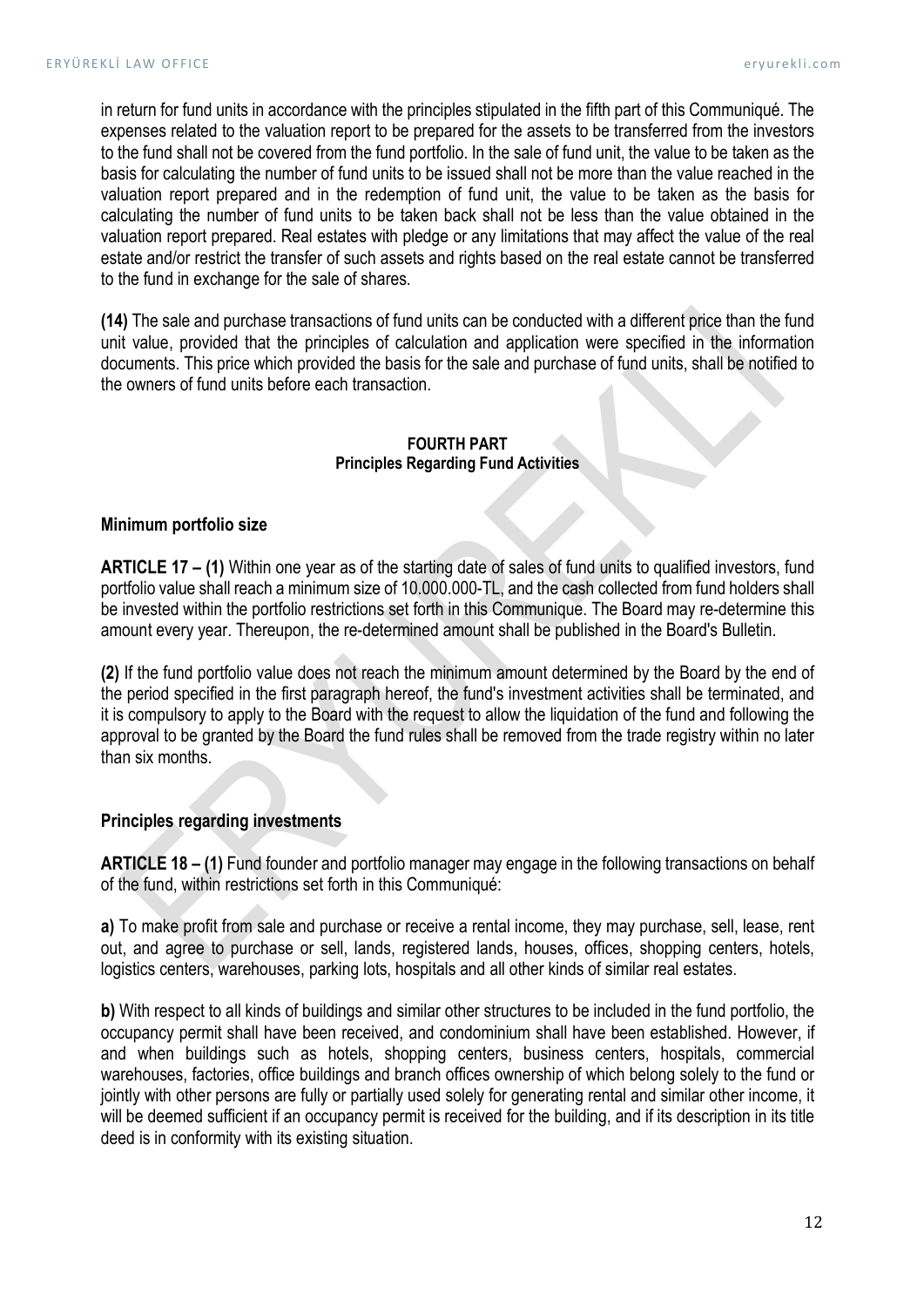c) Buildings, lands, registered lands and similar other real estates and real estate based rights that are pledged or have restrictive provisions affecting the value of the real estate may also be included in the fund portfolio, providing that it is specified in the fund information documents. The provisions of subparagraph (c) of the first paragraph of Article 19 pertaining thereto, however, shall be reserved.

ç) They may establish right for construction and time-share property servitude in favor of the fund on real estates owned by other persons and may transfer such rights to third parties on behalf of the fund, under the provisions of the Turkish Civil Code dated 22/11/2001 and numbered 4721, providing that they are registered in the land registry.

d) They may establish right for construction and time-share property servitude in favor of other persons on behalf of the fund on real estates included in the fund portfolio and may permit the transfer of such rights to third parties, providing that they are registered in the land registry.

e) No limitation can be imposed on transferring the rights for construction and time-share property in the contracts on those rights. However, special law provisions shall be reserved.

(2) With respect to management of fund portfolio, the founder and the portfolio manager;

a) By no means can not invest in real estate projects, or can not themselves involve in the construction of real estates, or can not recruit personnel and equipment for those purposes. However, the provisions of the third paragraph are reserved for investment in real estate projects.

b) Can not provide services by its personnel to individuals and institutions in project development, project control, financial feasibility and follow-up of legal permission or similar other services to other persons or entities;

c) Can not commercially operate any hotel, hospital, shopping center, business center, commercial parks, commercial warehouses, residential sites, supermarkets, and similar type of real estates and employ any personnel for this purpose;

ç) Without prejudice to the provisions of subparagraph (c) of first paragraph, cannot include in the fund portfolio the assets and rights the transfer of which is subject to a restriction;

d) Can not continuously engage in short-term real estate trading from the fund portfolio;

e) Can not invest in gold, precious metals and other commodities and in futures contracts on these underlying instruments;

f) Can not short sell, the capital market instruments in the fund portfolio, engage in margin trading, and borrow capital market instruments;

g) Can not make transactions beyond hedging purposes on fund portfolio by using derivative instruments. The amount of short position arising from the derivative instrument transactions cannot exceed 20% of fund total value. For the purposes of this subparagraph, net asset value at the end of the accounting period shall be used;

 $\ddot{\mathbf{a}}$ ) Can not engage in real estate purchase, sale and lease activities abroad.

(3) Separate parts in the scope of the projects for which construction license has been obtained and which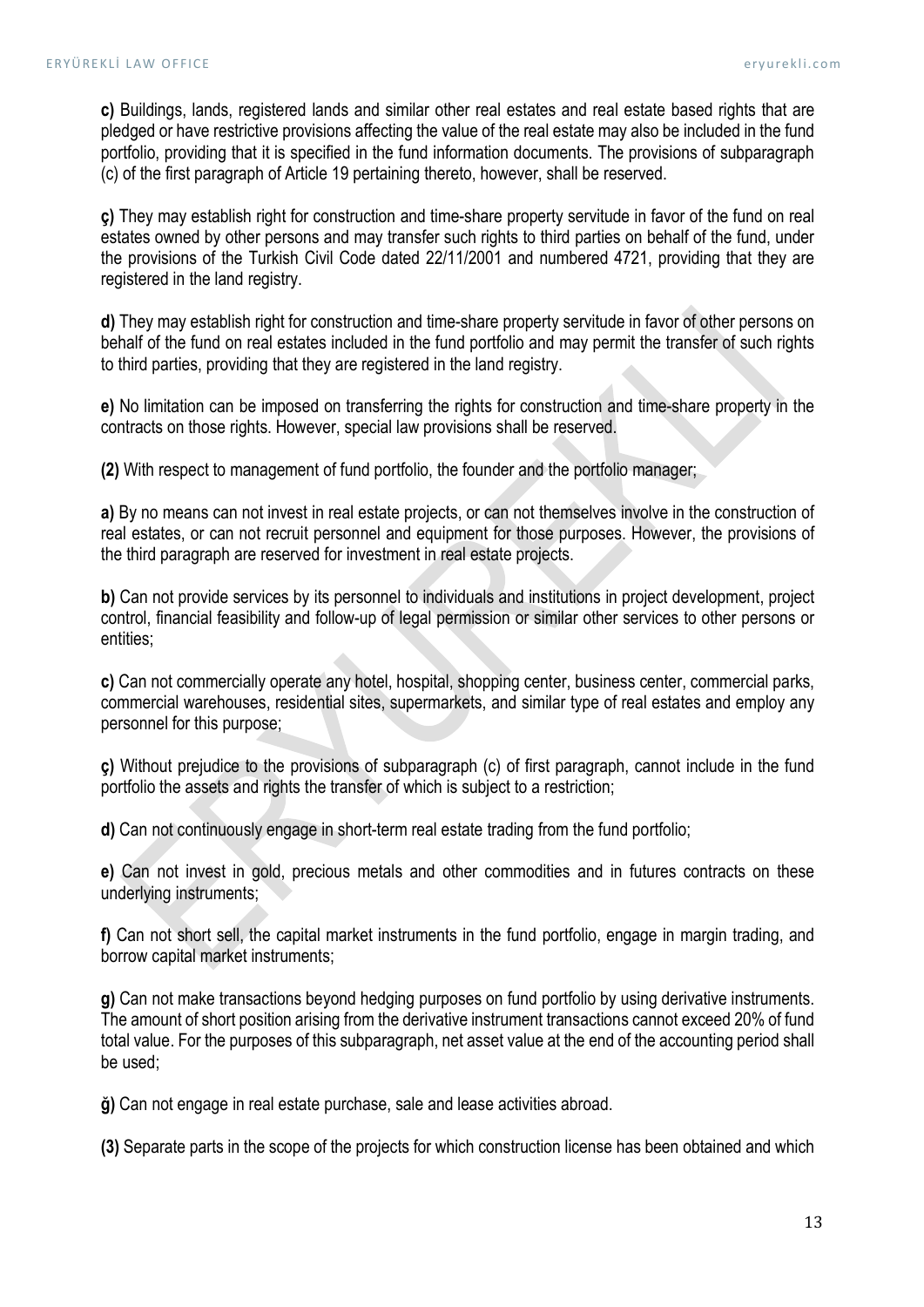are realized by Prime Ministry Housing Development Administration (Başbakanlık Toplu Konut İdaresi Başkanlığı), İller Bankası A.Ş., municipalities and their subsidiaries, affiliates and/or companies to which the said institutions have the privilege to nominate candidates to their board of directors, regardless of the completion rate of construction, may be included in the fund portfolio.

(4) The fact that the construction registration certificate has been obtained within the scope of the temporary article 16 of the Construction Zoning Law numbered 3194 is considered sufficient for the fulfillment of the requirement of obtaining the residential usage permit in the paragraph (b) of the first paragraph.

## Limitations on fund portfolio

ARTICLE 19 – (1) The following portfolio restrictions are abided by in the management of real estate investments included in the fund portfolio:

a) Real estate investments shall account for at least 80% of the fund net asset value. A maximum of %20 of the fund net assets value can be invested in shares of joint-stock companies of whose domestic real estate investments continuously form at least 75% of their total assets based on the financial statements prepared under the provisions of the legislation they are subject to.

## b) (REPEALED)

c) The value of real estates and rights based on real estate stated in the sub-paragraph (c) of the first paragraph of Article 18 shall not exceed 30% of fund net assets value.

(2) Compliance with investment restrictions shall be assured as of the statement of net asset value disclosed at the end of the accounting period of the fund. The provisions of the first paragraph of Article 17 shall be reserved.

(3) Provided that an application is submitted to and deemed appropriate by the Board for granting time, in incidental cases such as the issuance of the fund units or change of the value of investments other than real estate investments leading to a breach of the restrictions on fund portfolio, a period of one year as of the end of the accounting period in which the non-compliance occurred may be granted to re-ensure the compliance with the fund portfolio restrictions. If the compliance with the fund portfolio restrictions cannot be reestablished by the end of the period granted by the Board, the fund's investment activities shall be terminated, and it is compulsory to apply to the Board with the request to allow the liquidation of the fund and following the approval to be granted by the Board the fund rules shall be removed from the trade registry within no later than two years as of the end of the period.

(4) Provided that an application is submitted to and deemed appropriate by the Board for granting time, when the compliance with the fund portfolio restrictions cannot be established due to such reasons as sales of real estate investments, an additional two years of period as of the end of the accounting period in which those transactions occurred may be granted to re- ensure the compliance with the fund portfolio restrictions. However, this period cannot be used more than once within each five years, including the year of noncompliance with the fund portfolio restrictions. If the compliance with the fund portfolio restrictions can not be re-ensured by the end of the period granted by the Board, the fund's investment activities shall be terminated, and it is compulsory to apply to the Board with the request to allow the liquidation of the fund and following the approval to be granted by the Board the fund rules shall be removed from the trade registry within no later than two years as of the end of the period.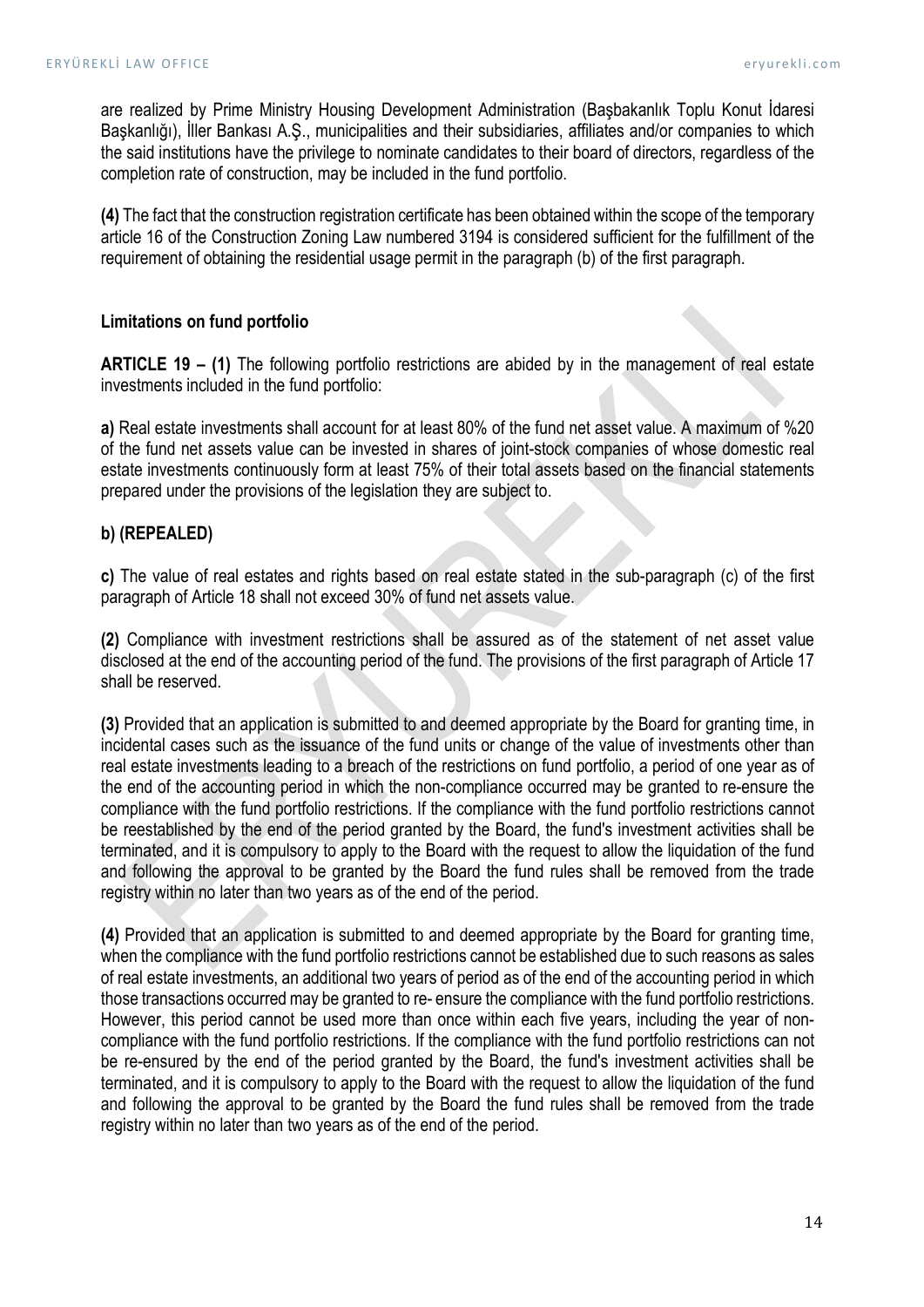(5) Without prejudice to the subparagraph (a) of the first paragraph hereof, the management of assets included in the fund portfolio, other than real estate investments shall be conducted under the investment strategies and limits described in the fund's information documents.

#### Contracts that must be recorded to land registry

ARTICLE 20 – (1) It is compulsory to record the contractual rights of purchase, preemption and repurchase in favor of the fund, contracts providing rights for the fund such as real estate preliminary sales agreement, and rights of free advancement in rank of pledged receivables to the title-deed registry. However, if the counterparty of those agreements is the Housing Development Administration, İller Bankası A.Ş., municipalities and their subsidiaries, affiliates and/or companies to which the said institutions have the privilege to nominate candidates to their board of directors, then they are not required to be recorded to the land registry.

#### Operational services

ARTICLE 21 – (1) Operational services for the real estates included in the fund portfolio shall be received from operating companies.

(2) If and to the extent the fund portfolio contains real estates aimed at generating rental income; the security, cleaning, general administration and similar other basic services for those real estates or for their independent units may be given only if and when an agreement is signed for provision of these services between the founder and the operating company.

(3) For advertisements and promotions aimed at marketing and improving the value of the real estates included in the fund portfolio, services shall be procured from the operating company or from other companies providing such services under the agreement pertaining thereto.

### Construction services

ARTICLE 22 – (1) Construction works, such as repair and alteration, for real estates included in the fund portfolio are required to be performed by contractors under a contract which is signed between the contractor and the founder and includes the mutual rights and obligations of both parties.

(2) Scope of agreement shall be freely determined by and between the parties; however, it shall cover at least the obligations of contractor, payment conditions, warranty conditions in case of defects, conditions of renunciation from agreement, indemnity rights of employer, and conditions of termination of agreement.

(3) The selection of the contractor and the agreement conditions shall be approved by the board of directors of the founder.

#### Borrowing limit

ARTICLE 23 – (1) Funds may borrow credits or interest-free financing up to maximum 50% of their fund net assets value. This rate should be provided in the price reports which are announced at the end of the accounting period and subsequent accounting periods when the use of credit or non-interest financing is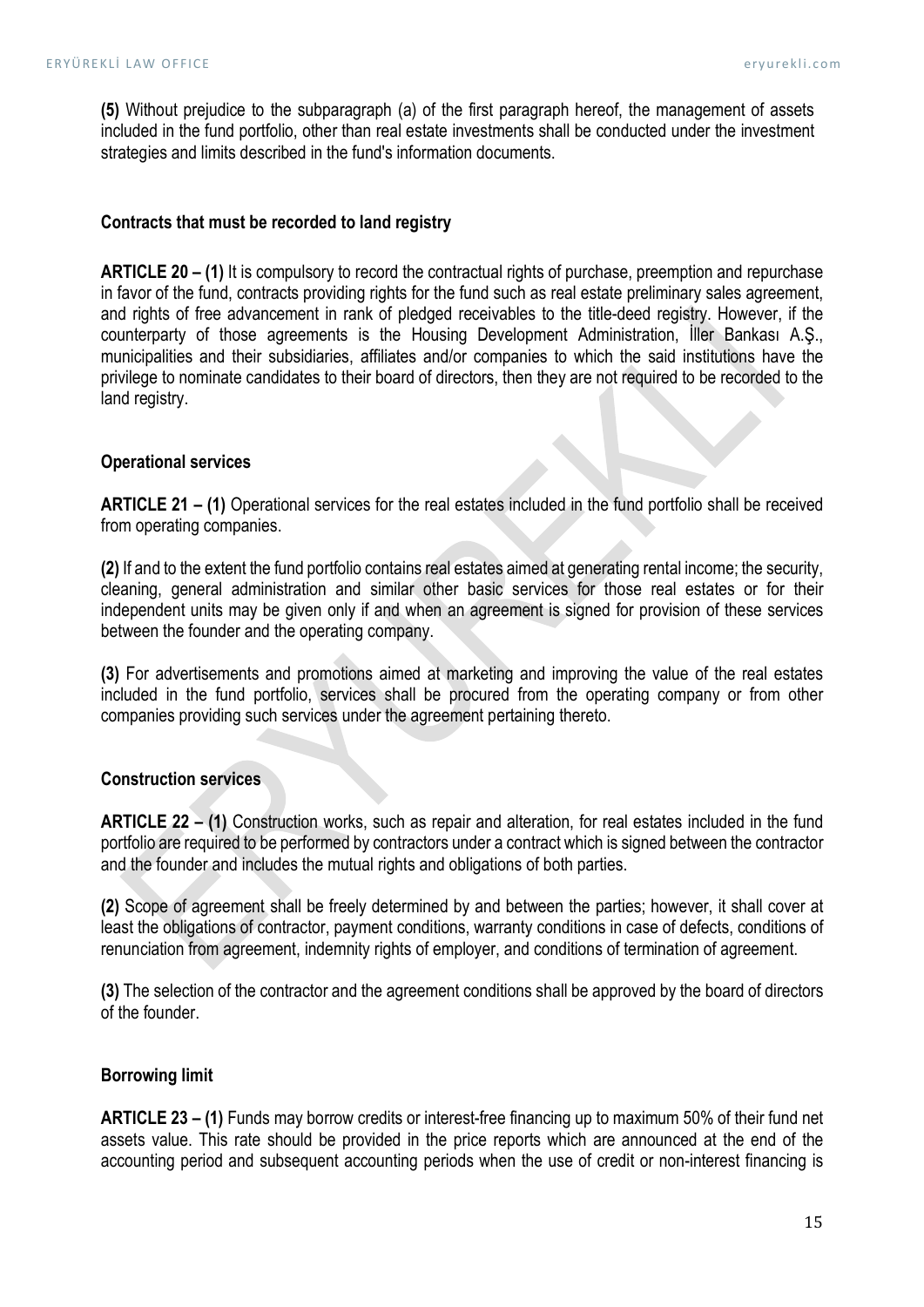realized. In case of crediting or using interest-free financing the nature, the credit amount, interest rate, comissions and fees paid, date of borrowing, crediting institution, and date of repayment information shall be notified to the Board and to the fund unit holders by the most convenient communication instrument within 30 days as of the end of the relevant accounting period.

(2) In order to borrow credits pursuant to the first paragraph assets in the fund portfolio may be pledged and other limited real rights may be encumbered Without prejudice to the provisions of the subparagraph (c) of the first paragraph of Article 18, the portfolio assets shall in no case be disposed of in favor of third parties for any purpose other than the aforementioned purposes. Pledges and other limited real rights established on portfolio assets in order to borrow credits shall not be taken into consideration in calculation of the limit of 30% mentioned in the subparagraph (c) of the first paragraph of Article 19.

(3) Assets which are included in the fund portfolio and viable to make a repo transaction can be used to make a repo up to %10 of the current market price of those assets, and these repo transactions can be executed in the stock exchange or in the over-the-counter market or Money Market transactions can be executed in the of Settlement and Custody Corporation for credit purposes.

#### Principles of valuation

ARTICLE 24 – (1) The valuation of fund assets and liabilities is governed by and subject to the valuation principles determined in the Board regulation on the financial reporting of investment funds.

## Principles on periodical reports

ARTICLE 25 – (1) Preparation of periodical reports and financial statements of funds and their notification to the Board and the qualified investors are subject to provisions of the Board regulations on the financial reporting principles of investment funds.

### Principles on performance fee and fund total expenses

ARTICLE 26 – (1) All expenses including incorporation expenses of the fund are paid out from the fund assets. The issue document shows the upper limit of total expense ratio as a percentage of net assets value, applied for all expenses, also including portfolio management fee. It shall be indicated in the issue document whether performance fee is included to the upper limit or not.

(2) Providing that it is specified in the fund rules and in the issue document, performance fee may be accrued to and be collected from the fund or fund unit holders by the founder and portfolio manager. The procedures and principles regarding the accrual and collection of the performance fee shall be determined by the decision of the founder's board of directors before commencing the sale of fund unit. The decision of the board of directors shall include examples of the accrual and collection of the performance fee.

(3) It is compulsory to inform the investors to which the fund units will be sold about the accrual and collection of the performance fee in writing and to take a written declaration regarding the acceptance of the procedures and principles regarding the accrual and collection from the invertors and to keep the declaration throughout the term of the fund and for the following 5 years by the organization carrying out the fund unit marketing and distribution activities. With regards to the funds whose fund units are traded in the Exchange, the decision of the founder's board of directors determining the procedures and principles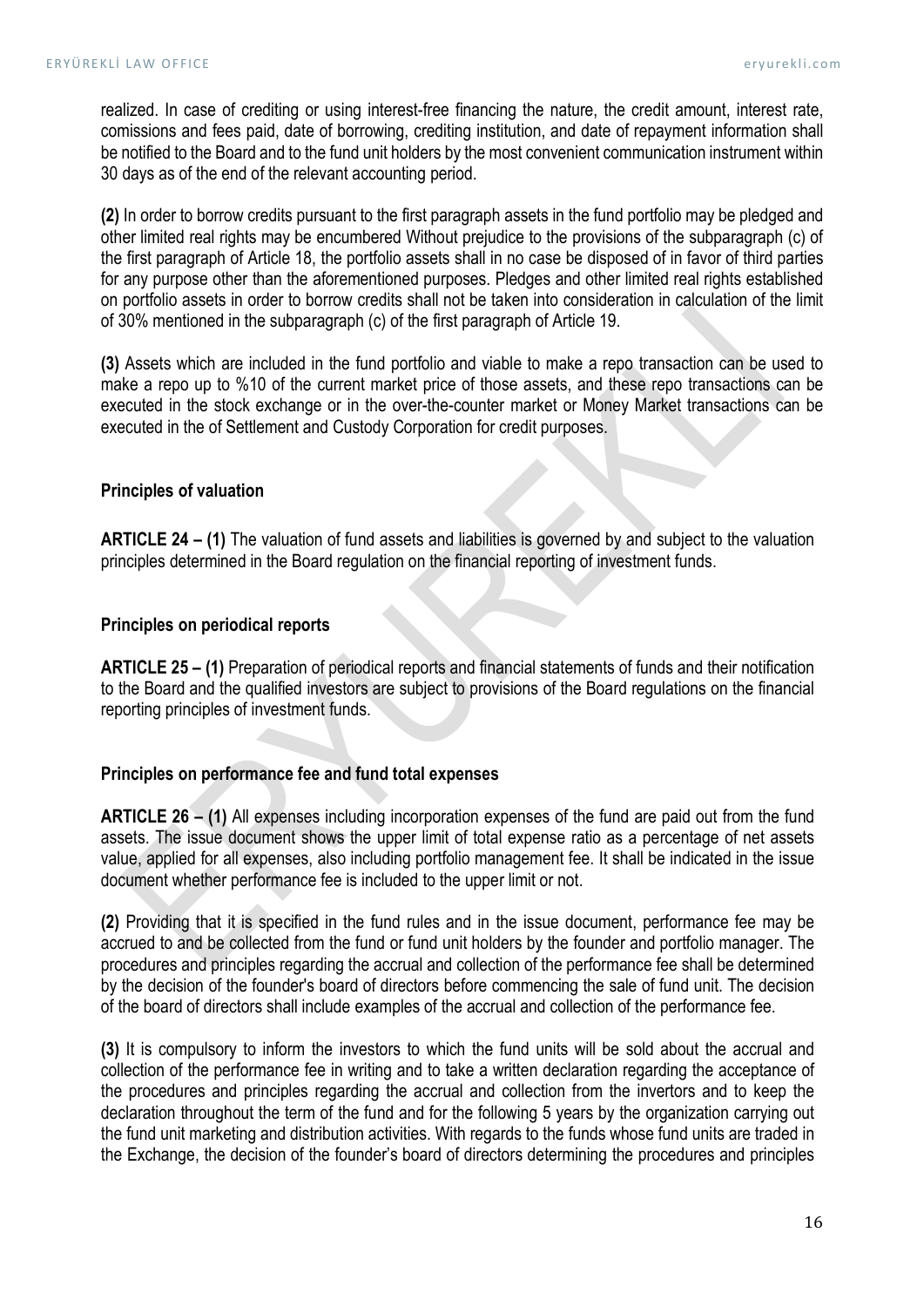of accrual and collection of performance fee shall be disclosed also in PDP. It is not compulsory to take the declaration stated in the first sentence from the investors to purchase fund units from the Exchange.

(4) In case the performance fee is accrued to and collected from the fund, portfolio depository institution controls whether the calculation and if any, refund amount of performance fee comply with the procedures and principles determined by the founder's board of directors decision and if non-compliance is detected, then it demands the founder to eliminate the irregularities.

(5) In case the performance fee is collected from the fund unit holders, the information regarding the calculation of the performance fee shall be notified to fund unit holders through the most appropriate communication within 15 days following the collection.

(6) Funds whose performance fee is accrued to the fund unit holders cannot be traded at the Exchange.

(7) The Board's regulations on performance-based remuneration do not apply to these funds.

#### Principles on profit distribution

ARTICLE 27 – (1) Fund may distribute profit to fund unit holders under the principles determined in the issue document.

#### FIFTH PART Principles on Appraisal of Real Estates

## Transactions requiring appraisal

ARTICLE 28 – (1) For the following transactions, funds are required to determine the market value and current rental amount of the assets and right:

a) Sales of the real estates and real estate based rights included in the portfolio, or change the qualification or type of those real estates and rights, or purchase of the real estates and real estate based rights into the portfolio;

- b) Renting the real estates into the portfolio;
- c) Renting of the real estates for sublease;
- ç) Renewal or extension of rent contracts of real estates which are rented;
- d) Establishment of pledge on real estates;
- e) Inclusion to or exclusion from the portfolio of other assets that are required for appraisal by the Board;
- f) Determination of end-of-year value of assets included in the portfolio;

g) Issuance of fund units by transferring real estates, separate parts in the scope of the real estate projects mentioned in the third paragraph of Article 18 and real estate based rights to the fund;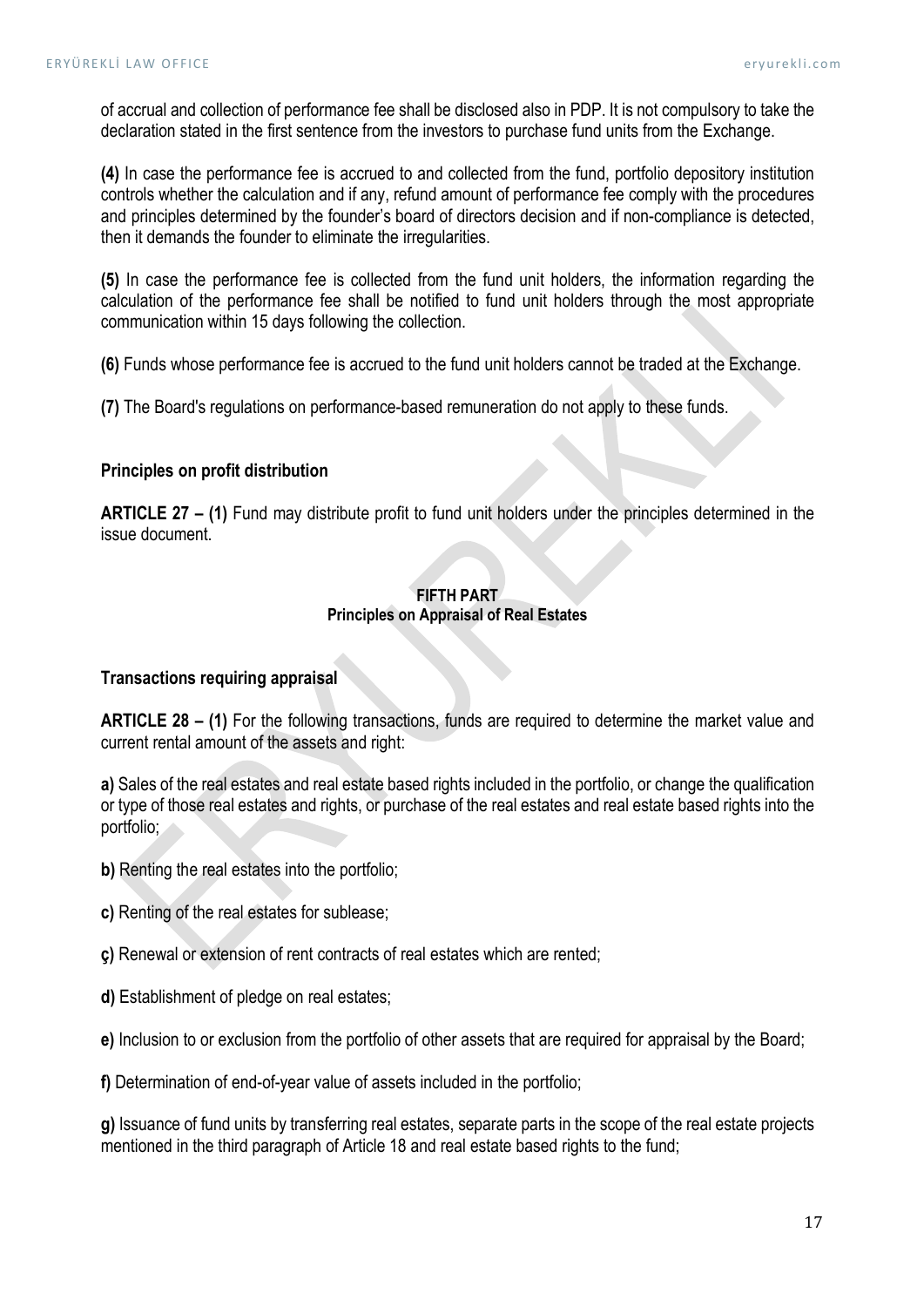ğ) Return of fund units to the fund by transferring real estates and real estate based rights in the fund portfolio to the investors;

h) Obtaining construction registration certificate for the real estates in the fund portfolio within the scope of the temporary article 16 of the Construction Zoning Law numbered 3194.

(2) Market values and current rental amount of assets and rights to be included in the portfolio shall be appraised by the real estate appraisal firms.

(3) Value assessment to be made under the subparagraph (f) of the first paragraph, the real estate appraisal process shall have been completed as of no later than the last day of the relevant year.

(4) The period between the ending date of real estate appraisal process and the report date cannot exceed five business days, and the real estate appraisal report shall be delivered to the founder within two business days as of the report date. Appraisal reports shall be kept by the founder and if any, the portfolio manager for at least 10 years as of the appraisal date, or in case of a dispute, until the resolution of the dispute.

(5) Provisions of third and fourth paragraphs shall be included in the agreement to be signed between the founder and the real estate appraisal firm.

(6) Purchases for, sales from and leases to the fund portfolio shall be done by using the values determined pursuant to this Article. By considering the current market or payment conditions, if and when the purchase price is higher than the values found in the appraisal activity, or the sales or lease price is lower than the values found in the appraisal activity, then fund unit holders shall be notified by the most convenient communication instrument during the relevant year.

(7) In cases where an appraisal report is required to be prepared within the scope of the first paragraph, if there is an appraisal report prepared within three months before the date of the transaction, it is not compulsory to prepare a new report.

#### Choice of real estate appraisal firm

ARTICLE 29 – (1) Real estate appraisal firm to be assigned for appraisal of real estates and real estate based rights pursuant to Article 28 hereinabove:

a) Are required to have been listed by the Board; and

b) Under the provisions of the regulations of the Board pertaining to real estate appraisal firms and within the framework of the capital markets regulations, shall be independent from:

1) Partners of the founder and if any, the portfolio manager holding 10% or more of the capital shares or voting rights;

2) Partners of the founder and if any, the portfolio manager holding shares giving the privilege of nomination of candidates to the board of directors;

3) The founder and if any, the portfolio manager;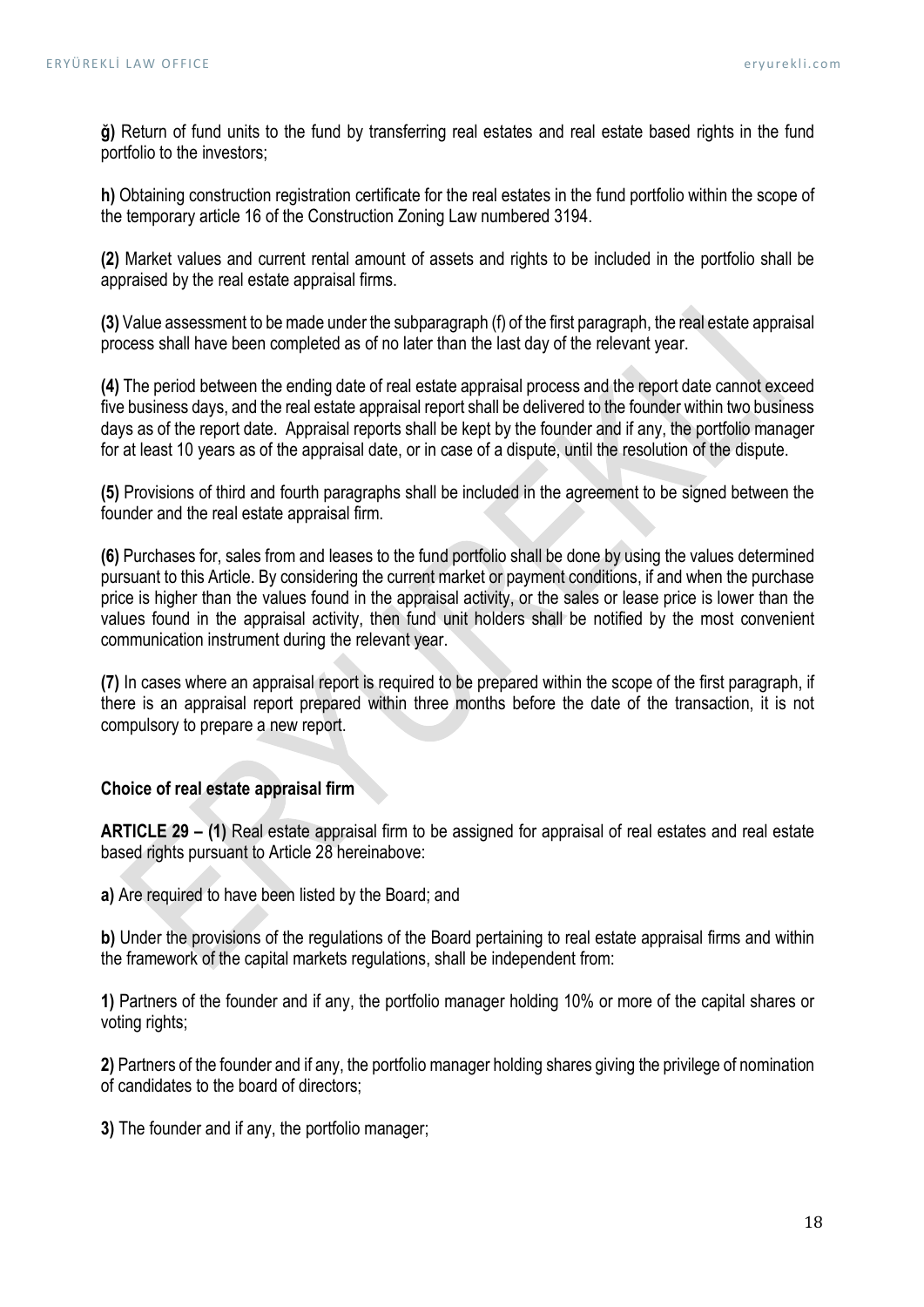4) Other companies which are listed in the subparagraphs (1), (2) and (3) hereinabove holding more than 10% of capital shares or voting rights;

5) Related parties of the founder and if any, the portfolio manager.

(2) Within one month as of the end of every month, by a board of directors decision the founder shall determine one appraisal firm to be assigned for appraisal of each asset of the fund portfolio required to be appraised, and not more than two appraisal firms to be assigned for appraisal of assets which will be added to the fund portfolio during that year and will require an appraisal, and to inform the portfolio depository institution about the appraisal institutions determined and to disclose in PDP. The appraisal firm chosen as above may be changed only upon an approval of the Board following submission to the Board of the reason of such change.

(3) Funds may receive appraisal services from the same real estate appraisal firm for appraisal of each asset included in their fund portfolio at most three consecutive years. After the end of this three years of period or interruption of service for any reason, the fund may receive services from the same real estate appraisal firm only after lapse of at least two years.

#### Provisions on appraisal reports

ARTICLE 30 – (1) Appraisal reports to be prepared pursuant to Article 28 shall comply with the principles under the Board regulations pertaining to the firms assigned for appraisal services under the capital markets legislation and to regulation of the Board regarding the listing of those firms and the international appraisal standards in capital markets.

#### SIXTH PART Miscellaneous and Final Provisions

#### Obligation to inform

ARTICLE 31 – (1) If and when required, the Board may request information from the funds, unbounded by the periods stated in this Communiqué.

(2) Upon occurrence of extraordinary events or situations such as war, natural disasters, economic crisis, collapse of communication systems, closure of relevant markets, segments or platforms for the assets, failures in computer systems, or emergence of a major or significant information that may affect the fund net assets value, the appraisal principles may be determined by the board of directors of the founder. In this case, appraisal principles shall be written in the decisions book including their rationale and shall be reported to the Board and the portfolio depository. Furthermore, such events and situations shall be reported to the fund unit holders by the most convenient communication instrument.

(3) The founder and if any, the portfolio manager shall provide the fund unit holders with information on the real estate investments, including that information on relations, if any, of the persons responsible from fund management with these investments, within 15 days as of the date of investment by the most convenient communication instrument.

(4) The founder shall send both the optional and the compulsory real estate appraisal reports pursuant to the provisions of this Communiqué, and the appraisal reports relating to other assets included in the fund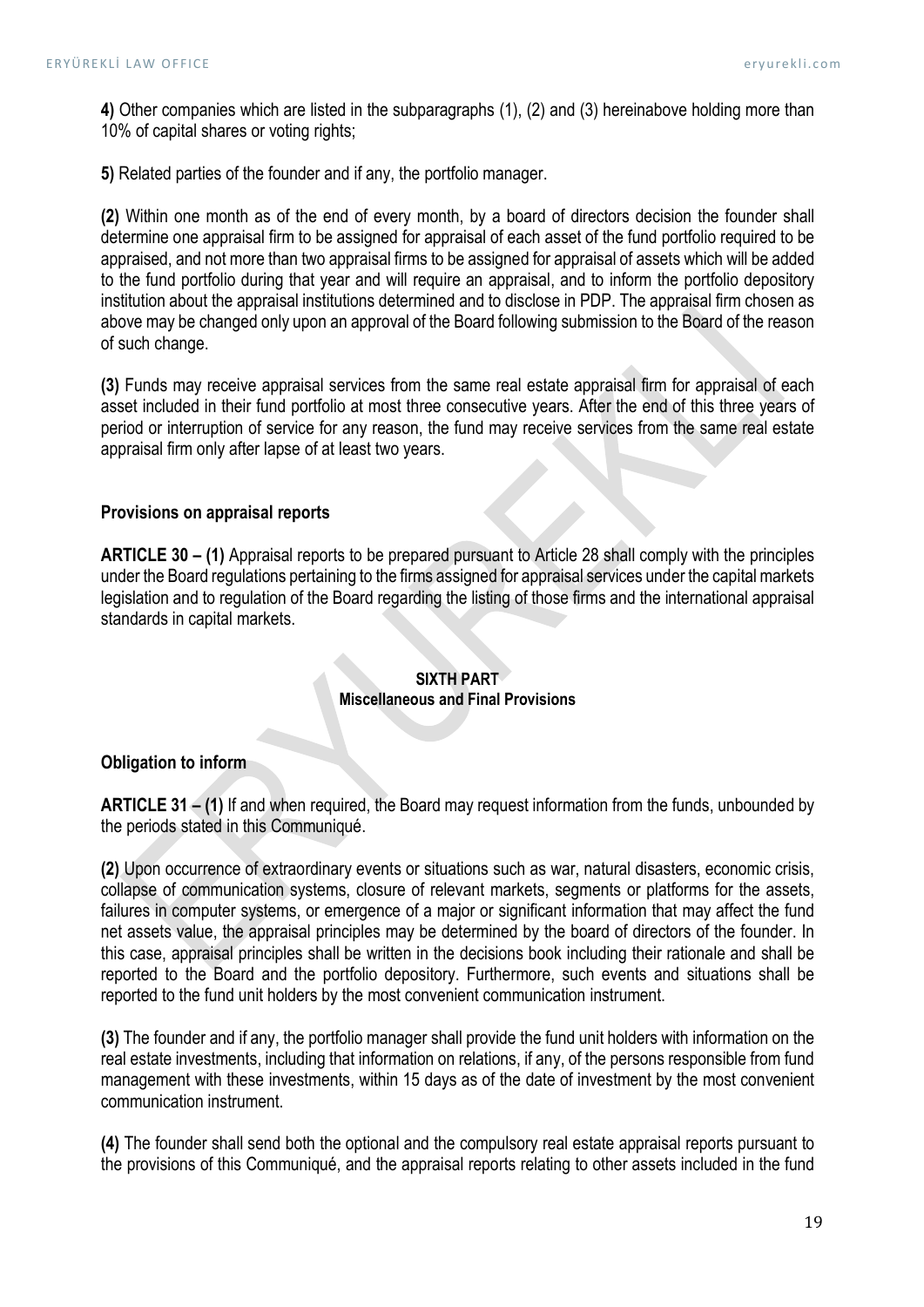portfolio including their annexes to the portfolio depository institution for considerations in the scope of Portfolio Depository Communiqué, within 10 business days as of the date of receipt. One copy of each of appraisal report shall be kept ready for inspection by investors at the founder's headquarters and shall also be sent to the investors upon their demand, in the sole cost of investors.

## Termination of fund and liquidation of fund property

ARTICLE 32 – (1) The regulations of the Board regarding investment funds shall be applicable by analogy on the termination and the liquidation of funds.

## Board's audit

ARTICLE 33 – (1) All fund-related accounts and transactions of the founder, and if any, portfolio manager and portfolio depository shall be subject to audit of the Board.

## Board's fee

ARTICLE 34 – (1) A fee calculated by the founder and approved by the portfolio depository at a rate of five per one hundred thousands of the fund net assets value as of the last business day of the quarterly periods of the calendar year basis pursuant to the third paragraph of Article 130 of the Law shall be deposited by the founder in the Board's Account within the next ten business days, and a copy of each of the related receipts and calculation documents shall be submitted to the Board.

## Other provisions

ARTICLE 35 – (1) It is mandatory for these funds to create Public Disclosure Platform page, to fill the general and summary information on this page and to disclose the fund rules, issuance documents, amendment texts of fund rules/issuance documents and financial reports in the Public Disclosure Platform witout prejudice to confidentiality of trade secrets. The other provisions of the Communiqué on Principles of Investment Funds (III-52.1) pertaining to the determination and public disclosure of upper limit of total expense ratio, and the obligations of disclosing in the Public Disclosure Platform shall not be applicable for these funds.

(2) The Fund cannot be merged with or converted into another fund.

(3) Any and all matters on which this Communiqué remains silent shall be subject to the provisions of the Communiqué on Principles of Investment Funds (III-52.1).

(4) It is mandatory that the promotions and advertisements in relation to the fund must include the qualified investor definition specified in the Board regulations and the information that it shall be made to qualified investors who meet the required conditions.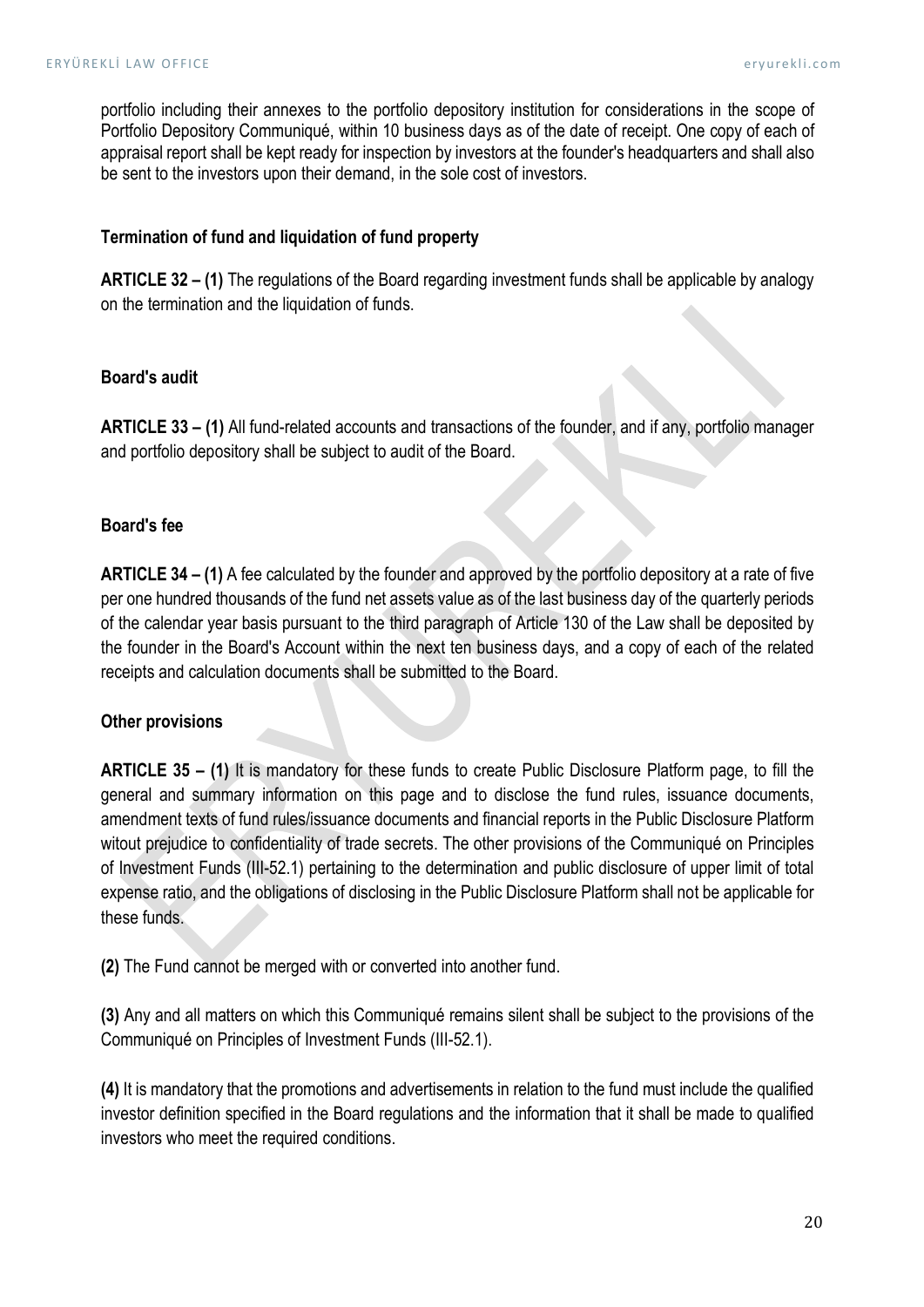(5) If and when fund units of funds founded or managed by the founder or if any, the portfolio manager or other persons who are directly or indirectly related to them in terms of management or capital are included in the fund portfolio, entry or exit commissions shall not be paid for these funds.

(6) To the extent this Communiqué remains silent the provisions of the Communiqué on Sales of Capital Market Instruments (II-5.2) published in the Official Gazette edition 28691 on 28/6/2013 shall be applicable by analogy on the matters relating to the sales of the fund units to the qualified investors.

(7) To the extent this Communiqué remains silent, the provisions of the Communiqué on Prospectus and Issue Document (II-5.1) published in the Official Gazette edition 28685 on 22/6/2013 shall be applicable by analogy on the matters relating to the issue document.

# Transitory Provisions

TEMPORARY ARTICLE 1 – (1) Funds that are allowed to be established before the publication of this Article are obliged to comply with the provision of the first paragraph of Article 35 as of 30/9/2018 at the latest.

# (2) (REPEALED)

(3) The issuance documents of the funds of which the issuance documents has been approved as of the effective date of this paragraph shall include the information whether performance fee will be collected from the fund or the fund unit holders and current calculations of performance fee in the issuance documents will be removed by the founders and necessary actions will be made in accordance with the second and third paragraphs of Article 26. Board approval is not required for such amendments of issuance documents. The amendment in the issuance document shall be communicated to fund unit holders through the most appropriate communication.

# Effective date

ARTICLE 36 – (1) This Communiqué shall become effective as of 1/7/2014.

# **Enforcement**

ARTICLE 37 – (1) The provisions of this Communique shall be executed by the Capital Markets Board.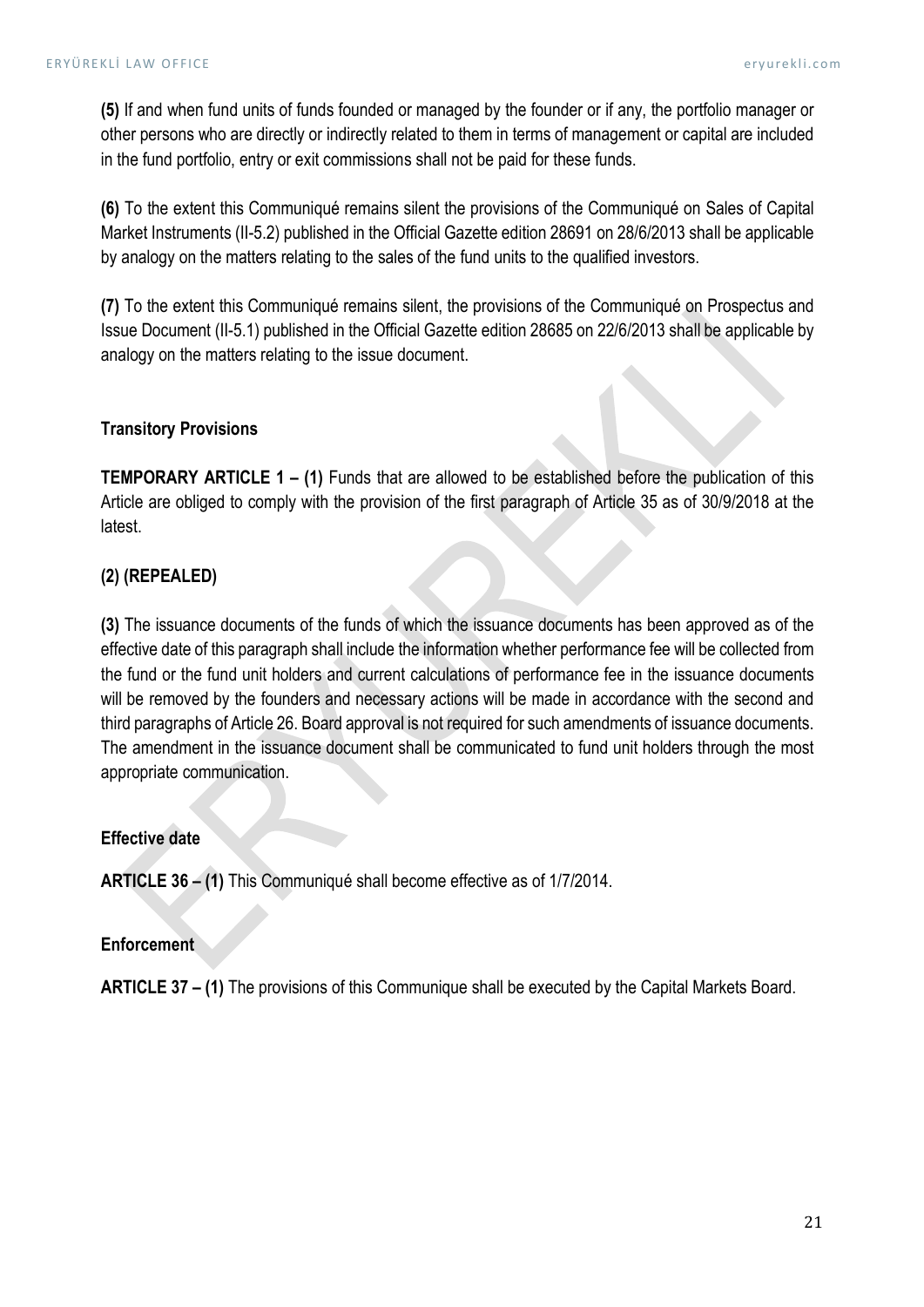## Annex 1

## Minimum Contents of Fund Rules

a) Name, type and term of the fund;

b) Name/Title and address of founder, manager and portfolio depository;

c) Relating to the fund, general principles regarding assets to be invested and portfolio management principles, trading of fund units including the applicable price, management and safekeeping of assets, portfolio appraisal principles, expenditures from fund assets, transfer of fund's net income to fund unit holders, announcement period of fund unit prices, and conditions of the purchase and redemption of the fund units; and share groups if any;

ç) Methods of liquidation of the fund;

d) Principles on collection of performance fee from the fund or the fund unit holders and profit distribution; and,

e) Other contents to be determined by the Board.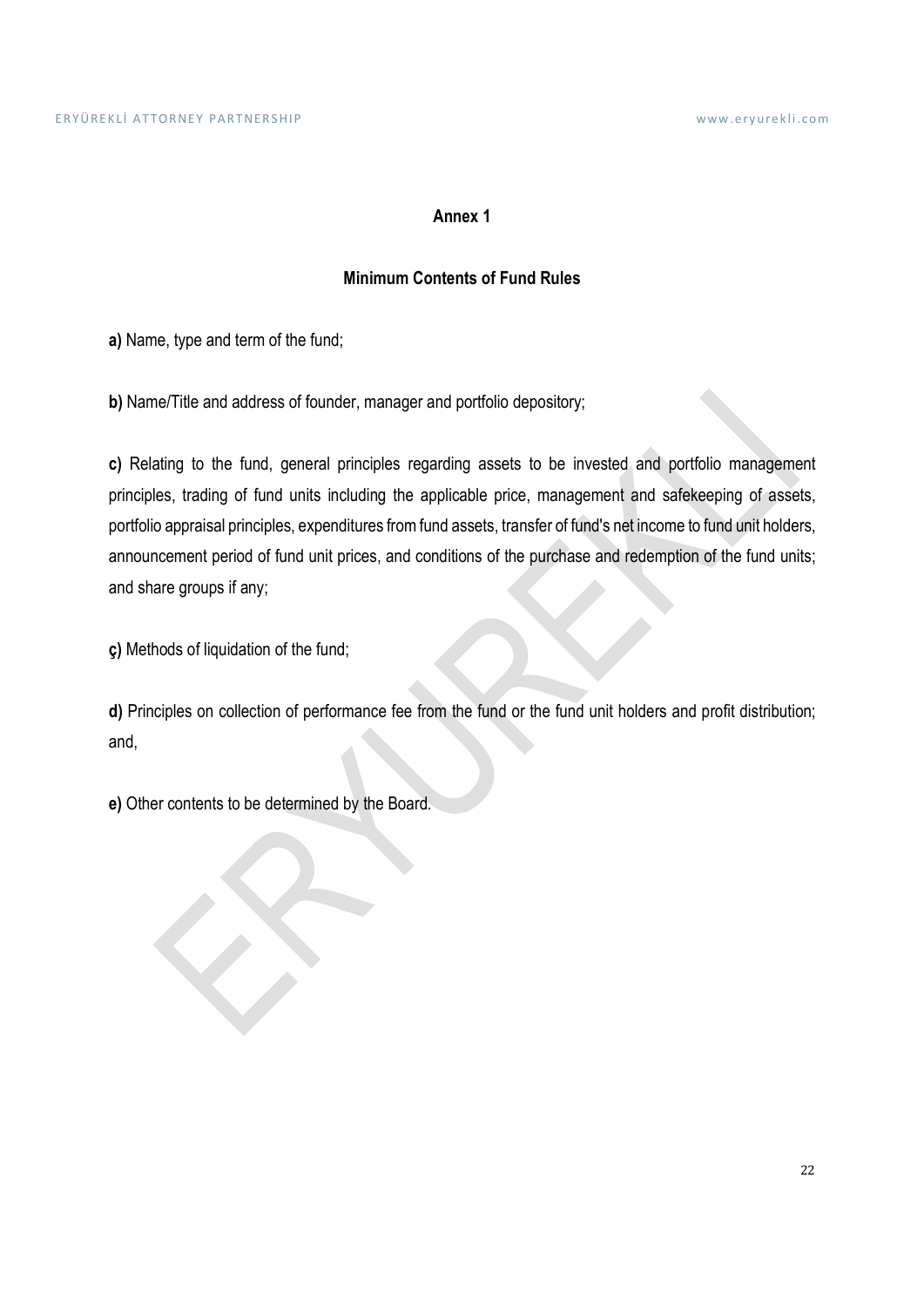# Annex 2 Minimum Contents of Fund Certificate of Issue

a) Name, type and term of the fund;

b) Name/Title and address of founder, manager and portfolio depository;

c) Information on fund portfolio managers, members of founder's board of directors, and investment committee;

ç) Principles on investment strategy, purpose, investment restrictions and risks of the fund;

d) Information on outsourced services;

e) Procedures and principles of purchase and sale of fund units, principles regarding the rights and obligations of share groups, principles regarding the calculation and application of the price if the sale and purchase of fund units are conducted with a different price than the fund unit value;

f) Principles on portfolio management and safekeeping

g) Principles on portfolio appraisal;

ğ) Principles on unit price announcement period;

h) Principles on expenses that may be made from the fund property;

ı) Principles on transfer of fund's net income to fund unit holders;

i) Conditions for joining and leaving the fund;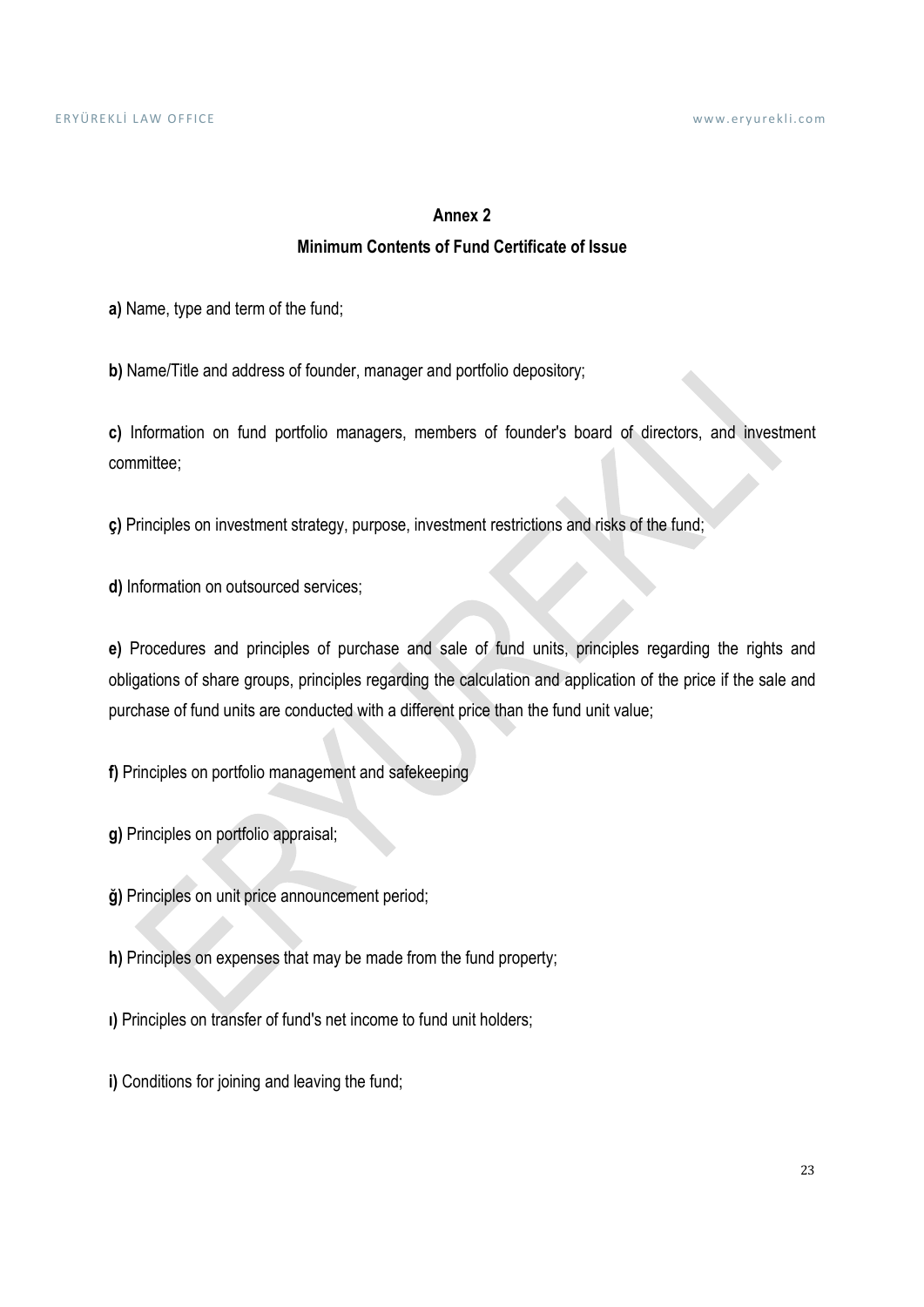j) Method of liquidation of the fund;

- k) Information regarding from where the fund rules and financial reports can be obtained;
- l) Information on the fund auditor;
- m) Principles on collection of performance fee from the fund or the fund unit holders and profit distribution;
- n) Fund total expense ratio; and
- o) Other contents to be determined by the Board.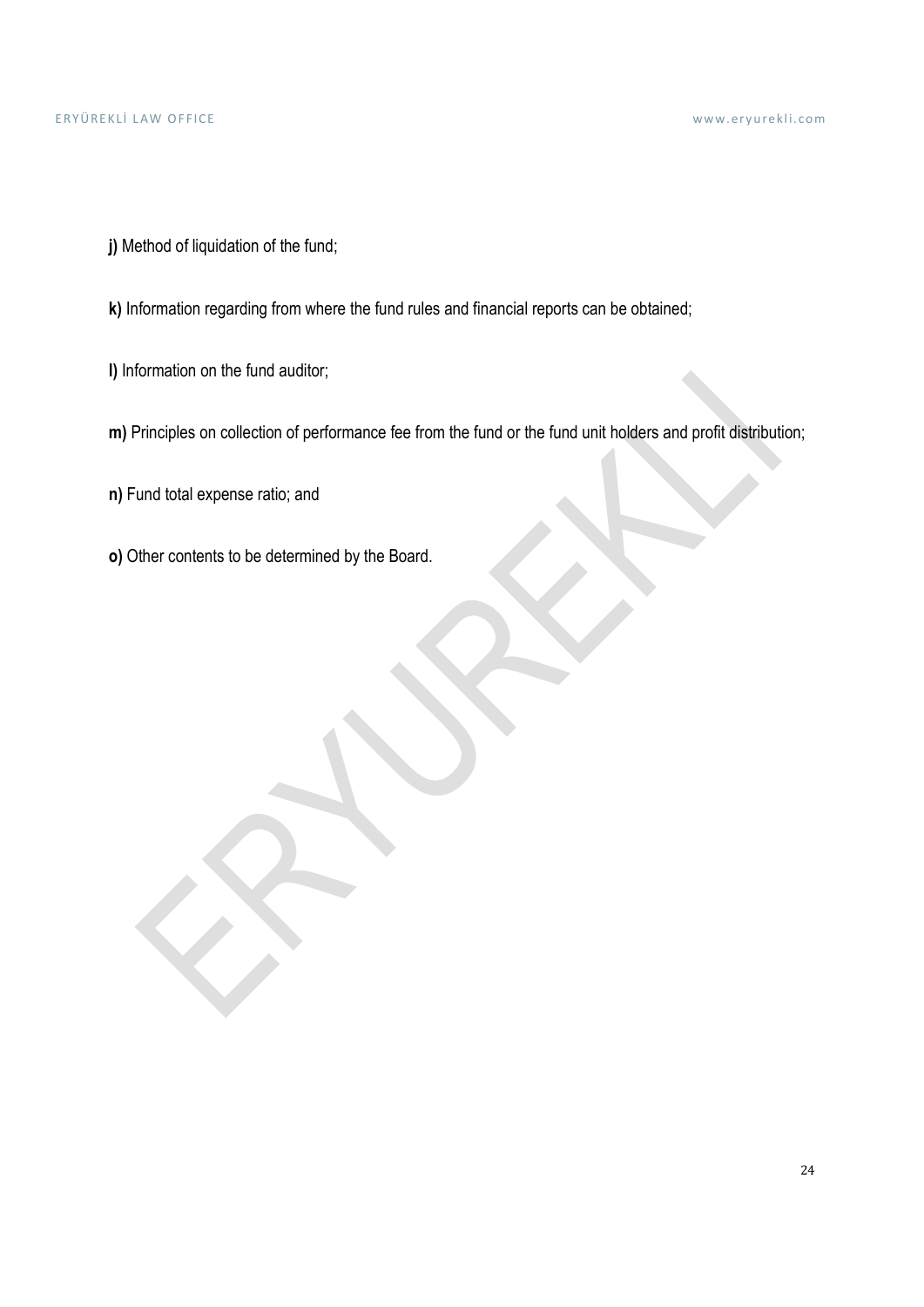#### Annex 3

### Minimum Contents of Investor Information Form

a) Introductory information about the fund;

b) Brief description of investment objectives and investment policy, and composition of policy;

c) If any, past performance of the fund; and

ç) Management fee, commissions and other expenses and total expense ratio of the fund;

d) Risk and yield profile containing appropriate disclosures and warnings related to risk exposures of the fund;

e) Principles of purchase and sale of the fund units, fund unit value calculation periods, principles regarding the rights and obligations of share groups, principles regarding the calculation and application of the price if the sale and purchase of fund units are conducted with a different price than the fund unit value;

f) Information on from where and how the investors may obtain fund rules, issue document, financial reports and other additional information,

g) Principles on profit distribution and performance fee;

ğ) Fund total expense ratio; and